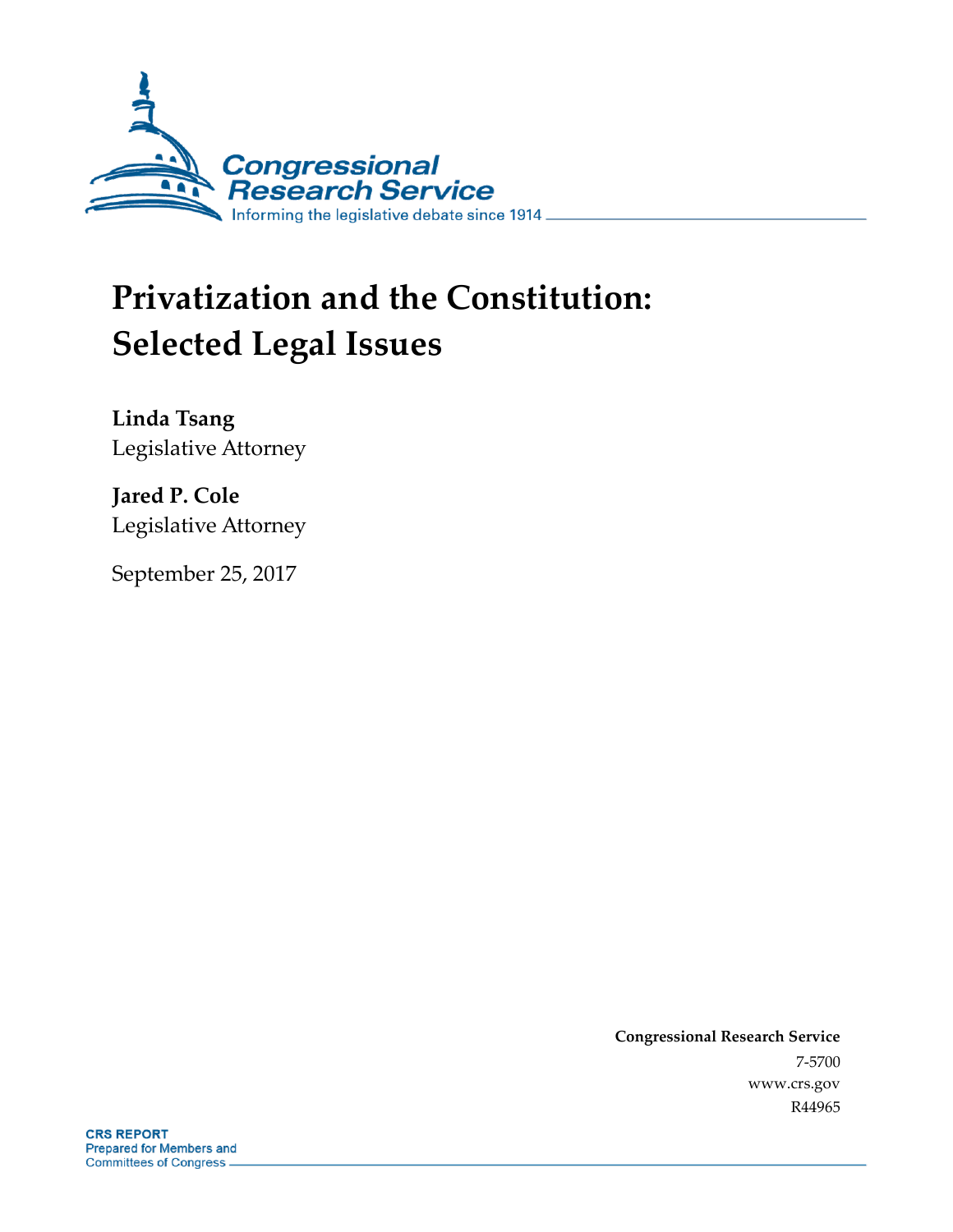## **Summary**

Privatization is a broad term that encompasses various types of public-private arrangements, including contractual relationships with private entities for goods or services and governmentfunded voucher programs that allow individuals to purchase private goods or services. In other contexts, Congress has empowered private entities or chartered corporations to deliver services previously provided by governmental entities or to advance legislative objectives. Congress has created various corporations, including Amtrak and the Communications Satellite Corporation. More recently, in the 114th and 115th Congresses, legislation was proposed to create a corporation to provide air traffic control services that are currently administered by the Federal Aviation Administration.

While the federal government employs various forms of privatization, Congress's authority to delegate governmental functions and services to other entities has its constitutional limits. Constitutional principles, such as the nondelegation doctrine, the Due Process Clause, and the Appointments Clause, may constrain Congress's authority to delegate federal authority to private, governmental, or quasi-governmental entities.

Courts have defined these constitutional limits when reviewing Congress's efforts to privatize public services or functions. When reviewing privatization issues, a court must first determine whether the entity in question is a private or governmental entity. While certain entities such as traditional federal agencies can be readily characterized as governmental entities, the distinction between a public and a private entity can be unclear. For example, corporations established by Congress are not always treated as private entities by the courts. The Supreme Court has held that a legislative declaration that an entity is either a private or governmental actor is not dispositive for purposes of determining the entity's status. Therefore, courts have weighed various factors in making this threshold determination.

The court's determination of an entity's governmental or private status typically guides its review of delegations of authority. Courts have applied different tests for private versus governmental entities in reviewing challenges under the "nondelegation doctrine." This doctrine, as interpreted by the courts, limits Congress's authority to delegate its legislative power to the other entities. In general, courts have upheld delegations of authority to governmental entities such as federal agencies. However, courts have subjected private entities to a higher level of scrutiny and limited the types of services and functions that Congress can delegate to them.

Congressional delegations of power to government entities, including government-created corporations, may implicate other provisions of the Constitution. For instance, case law has explored whether delegation of power to quasi-governmental actors violates the Due Process Clause of the Fifth Amendment. The increased use of corporations that have both public and private aspects has complicated how courts have analyzed due process challenges to the authority delegated to these entities. Further, the Constitution's requirements regarding the appointment of certain federal officials under the Appointments Clause may be relevant to government privatization efforts. The Appointments Clause of Article II of the Constitution generally requires "officers of the United States" to be appointed by the President "with the Advice and Consent of the Senate," although Congress may vest the appointment of "inferior" officers "in the President alone, in the Courts of Law, or in the Heads of Departments." In contrast, non-officers are not subject to any constitutionally required method of appointment. A crucial threshold question respecting the Appointments Clause is who constitutes an "officer" of the United States.

This report focuses on the constitutional principles and judicial decisions that may constrain certain types of privatization that involve private and government-created entities.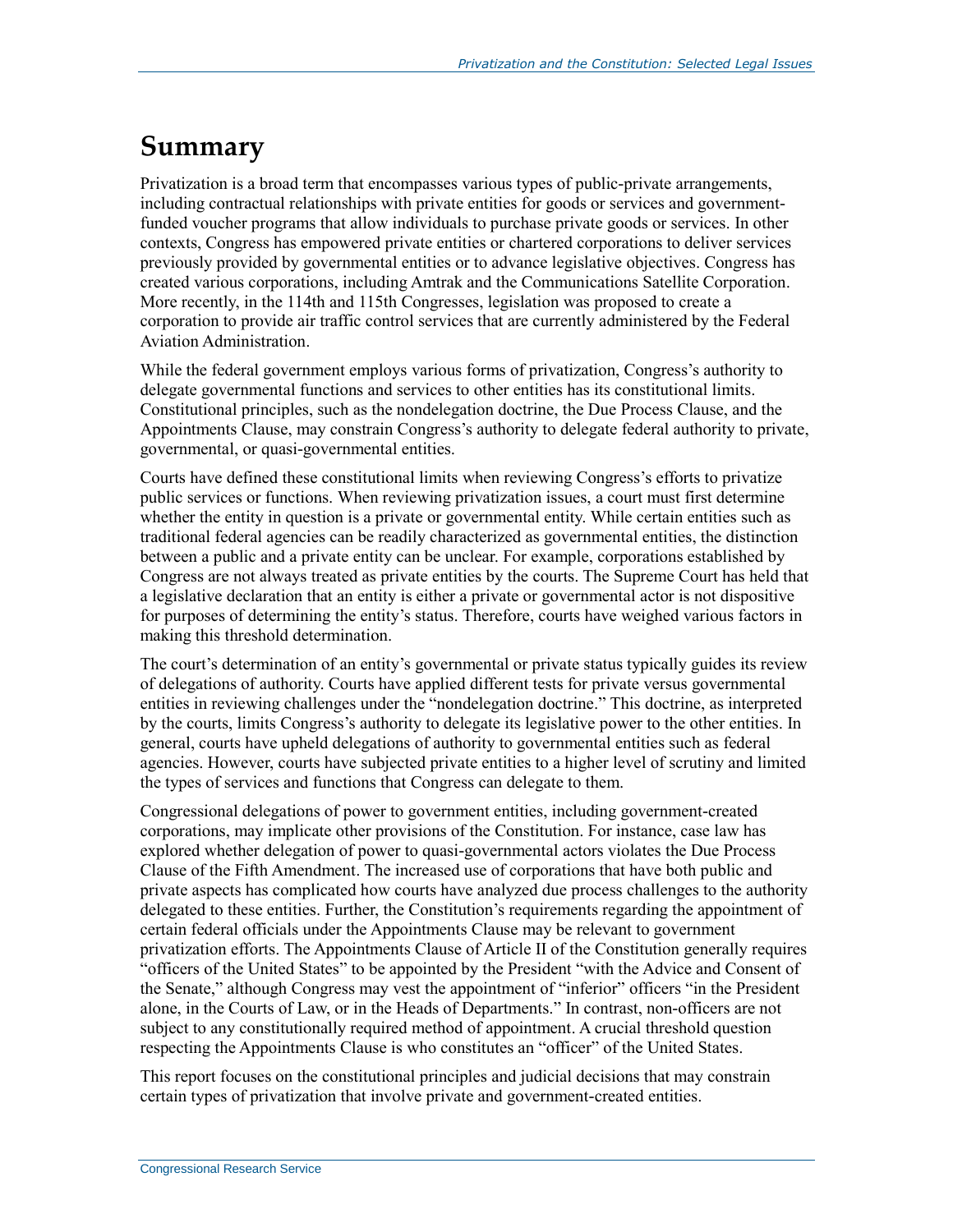# **Contents**

### **Contacts**

|--|--|--|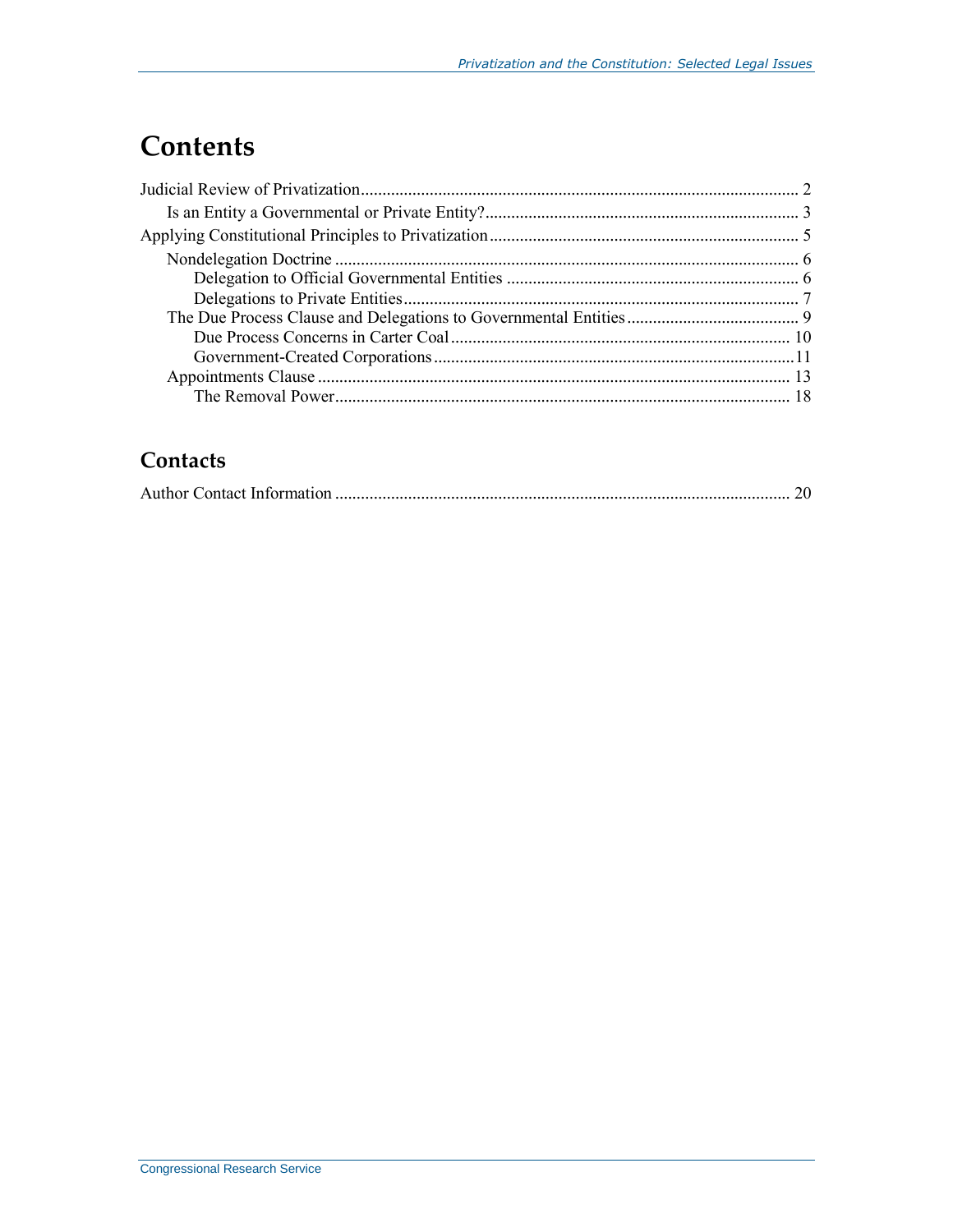rivatization is a broad term that generally refers to the transfer of public or governmental functions or services to private entities.<sup>1</sup> Privatization of government functions involves a "host of arrangements," including public-private contractual relationships where private **Exercise is a broad term that generally refers to the transfer of public or government functions or services to private entities.<sup>1</sup> Privatization of government functions involved the private of arrangements," including p** agencies often contract with private entities to assist in the rulemaking process, including drafting proposed regulations and preparing legal opinions.<sup>3</sup> Other types of privatization include government-funded voucher programs or other subsidies that allow individuals to purchase private goods or services.<sup>4</sup>

<span id="page-3-0"></span>In other contexts, Congress has empowered private entities or created entities in a variety of forms to (1) deliver services or perform functions previously provided by governmental entities or (2) advance legislative objectives.<sup>5</sup> One form of privatization is the creation of government corporations. As noted by the U.S. Government Accountability Office: "The federal government has created entities using a corporate device, in various forms and contexts, for a long time."<sup>6</sup> Congress has created numerous corporations, including Amtrak and the Communications Satellite Corporation (COMSAT). Congress established Amtrak in 1970 as a for-profit corporation to take over the passenger rail service from private railroad companies. 7 In addition, Congress created COMSAT, a publicly traded corporation, in the Communications Satellite Act of 1962, to develop a commercial communications satellite system. <sup>8</sup> More recently, in the 114th and 115th Congresses, legislation was proposed to create a nonprofit corporation to provide air traffic control services that are currently administered by the Federal Aviation Administration.<sup>9</sup> Other

<sup>1</sup> Jody Freeman, *Extending Public Law Norms through Privatization*, 116 HARV. L. REV. 1285, 1286-87 (2003*). See also* Martha Minow, *Public and Private Partnerships: Accounting for the New Religion*, 116 HARV. L. REV. 1229, 1230 (2003) ("Although the term 'privatization' covers a variety of different activities, a useful definition encompasses the range of efforts by governments to move public functions into private hands and to use market-style competition."); Gillian E. Metzer, *Privatization as Delegation*, 103 COLUM. L. REV. 1367, 1377 (2003) (describing "privatization" as "conventionally understood to signify a transfer of public responsibilities to private hands"); Martha Albertson Fineman, *Introduction* to PRIVATIZATION, VULNERABILITY, AND SOCIAL RESPONSIBILITY: A COMPARATIVE PERSPECTIVE 1, 1 (Martha Albertson Fineman et al. eds. 2017) (broadly defining "privatization" as an "active 'withdrawal of the state from many areas of social life' [that] can take many forms") (quoting DAVID HARVEY, A BRIEF HISTORY OF NEOLIBERALISM (2005)).

<sup>&</sup>lt;sup>2</sup> "Agencies form contracts with private parties; they specify terms at the outset, and they maintain degrees of supervisory authority. As a practical matter, however, it is the private contractors who deliver many of the services traditionally reserved to government." Alfred C. Jr. Aman & Joseph C. Dugan, *The Human Side of Public-Private Partnerships: From New Deal Regulation to Administrative Law Management*, 102 IOWA L. REV. 883, 886 (2017). *See generally* GOVERNMENT BY CONTRACT: OUTSOURCING AND AMERICAN DEMOCRACY (Jody Freeman & Martha Minow, eds., 2009) (discussing various types of government contracting).

<sup>3</sup> *See* Kimberly N. Brown, *Public Laws and Private Lawmakers*, 93 WASH. U. L. REV. 615, 621-22 (2016) (describing how federal agencies "outsource its delegated rulemaking powers to the private sector").

<sup>4</sup> *See* Kathy Abrams, *Three Faces of Privatization*, *in* PRIVATIZATION, VULNERABILITY, AND SOCIAL RESPONSIBILITY: A COMPARATIVE PERSPECTIVE 9, 11-14 (Martha Albertson Fineman et al. eds. 2017) (discussing voucher programs where the state provides parents with funding that can be used for children to attend private schools).

<sup>5</sup> *See generally* Anne Joseph O'Connell, *Bureaucracy at the Boundary*, 162 U. PA. L. REV. 841 (2014) (analyzing government-created corporations and organizations).

<sup>6</sup> *See* U.S. GOV'T ACCOUNTABILITY OFFICE, PRINCIPLES OF FEDERAL APPROPRIATIONS LAW 15-51, 15-66 (2008) (discussing various types of corporate entities created by the government).

<sup>7</sup> Rail Passenger Service Act of 1970 (RPSA), Pub. L. No. 91-518, § 101, 84 Stat. 1328 (1970).

<sup>8</sup> Communications Satellite Act of 1962, 87 Pub. L. 624, 76 Stat. 419 (1962).

<sup>9</sup> 21st Century Aviation, Innovation, Reform, and Reauthorization Act, H.R. 2997, 115th Cong. §§ 201-243 (2017). For a more detailed discussion and analysis of the constitutional questions that Title II of H.R. 2997 could potentially raise, CRS has published a general congressional distribution memorandum, "Legal Analysis of Title II of H.R. 2997, 21st Century Aviation, Innovation, Reform, and Reauthorization (AIRR) Act" (July 26, 2017), which is available (continued...)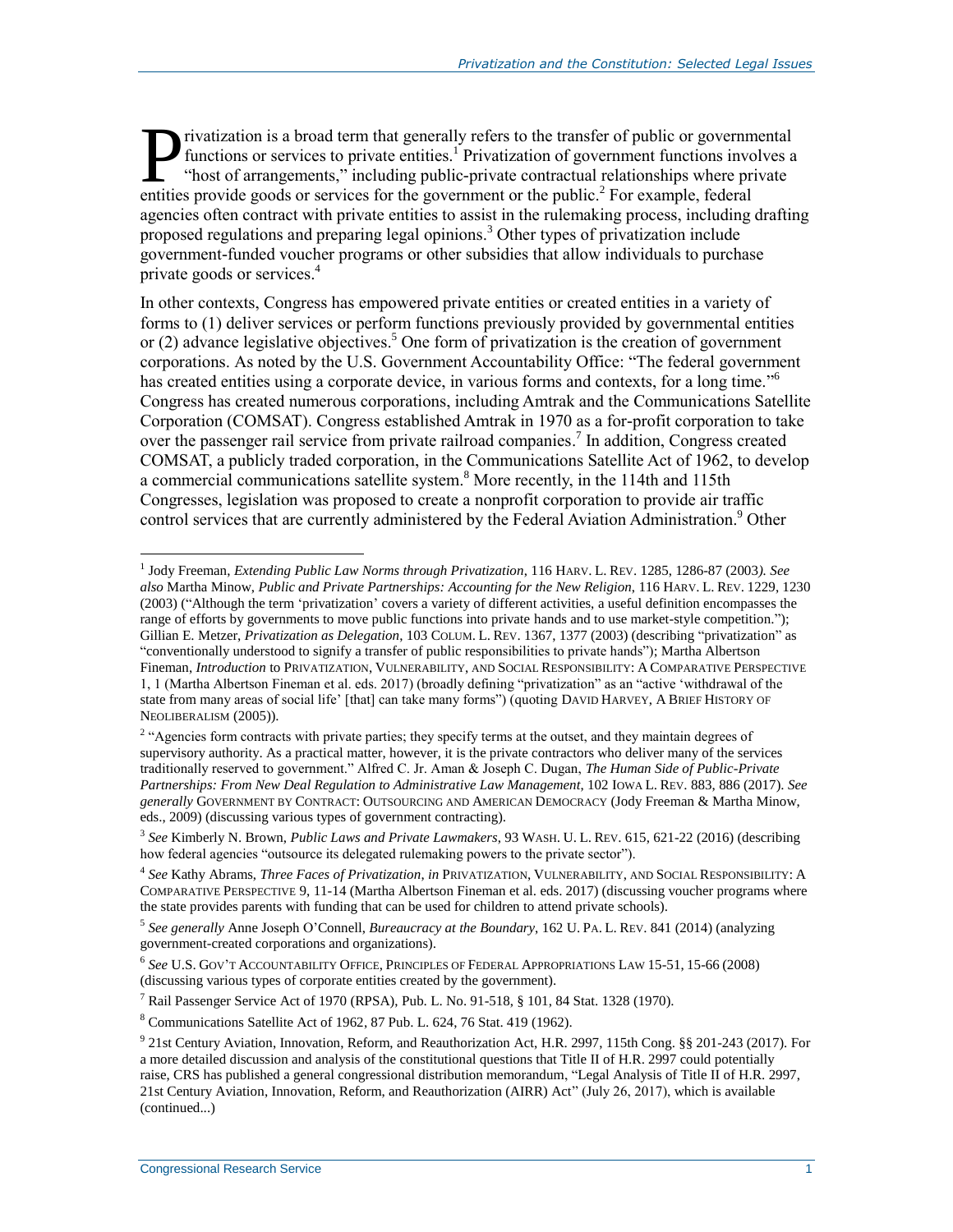recent privatization efforts include legislative proposals to establish a wholly owned government corporation to provide bond guarantees and loans for state or local government-sponsored transportation, energy, water, communications, or educational facility infrastructure projects. 10

While the federal government employs various forms of privatization, $11$  the transfer of government functions and services to other entities has its constitutional limits. As explained by Supreme Court Justice William J. Brennan: "The Government is free, of course, to 'privatize' some functions it would otherwise perform. But such privatization ought not automatically release those who perform Government functions from constitutional obligations."<sup>12</sup> Congressional efforts to privatize or delegate functions or services may raise constitutional questions regarding Congress's authority to empower other entities.

- To what extent can Congress transfer or delegate authority to other entities?
- Are these entities considered private or governmental actors?
- Does such delegation of authority implicate due process concerns?
- Are managing directors and employees who govern a government-created corporation considered "Officers of the United States" subject to the requirements of the Appointments Clause?

This report<sup>13</sup> will explore these questions by reviewing how courts apply constitutional principles to privatization differently, depending on whether the authority is delegated to governmental entities, private entities, or government-created corporations.

# **Judicial Review of Privatization**

To define what constitutional limits could apply when Congress delegates authority to an entity to perform a governmental function, courts must first determine whether the entity in question is a private or governmental entity. The answer to this threshold question is central to how a court would review the constitutional issues underlying the delegation of authority to that entity. As one legal scholar explained, "the public-private distinction is primary—all other legal distinctions are subsumed beneath this first-order division of legal life."<sup>14</sup> For example, constitutional provisions, such as the Due Process Clause, apply only to governmental entities,<sup>15</sup> while the private nondelegation doctrine that prohibits the delegation of governmental functions to

l

<sup>(...</sup>continued)

upon request. *See also* Aviation Innovation, Reform, and Reauthorization Act of 2016, H.R. 4441, 114th Cong. §§ 211- 229 (2016).

<sup>&</sup>lt;sup>10</sup> Partnership to Build America Act of 2017, H.R. 1669, 115th Cong. (2017).

<sup>11</sup> *See* Metzer, *supra* note 1, at 1369 (describing "privatization" as a "long standing" "national obsession"). *See also* Kimberly N. Brown, *Public Laws and Private Lawmakers*, 93 WASH. U. L. REV. 615, 619 (2016) (explaining that "'privatization' and 'outsourcing' cover a broad spectrum of public-private relationships that exist across the federal government infrastructure") (internal citations omitted).

<sup>&</sup>lt;sup>12</sup> S.F. Arts & Ath., Inc. v. United States Olympic Comm., 483 U.S. 522, 560 (1987) (Brennan, J., dissenting).

<sup>&</sup>lt;sup>13</sup> Other potential constitutional issues related to other types of privatization such as outsourcing of federal agency services to private contractors or federal sponsored voucher programs are beyond the scope of this report.

<sup>14</sup> William J. Novak, *Public-Private Governance A Historical Introduction*, *in* GOVERNMENT BY CONTRACT: OUTSOURCING AND AMERICAN DEMOCRACY 23, 25 (Jody Freeman & Martha Minow, eds., 2009).

<sup>&</sup>lt;sup>15</sup> *See infra* ["The Due Process Clause and Delegations to Governmental Entities."](#page-11-0)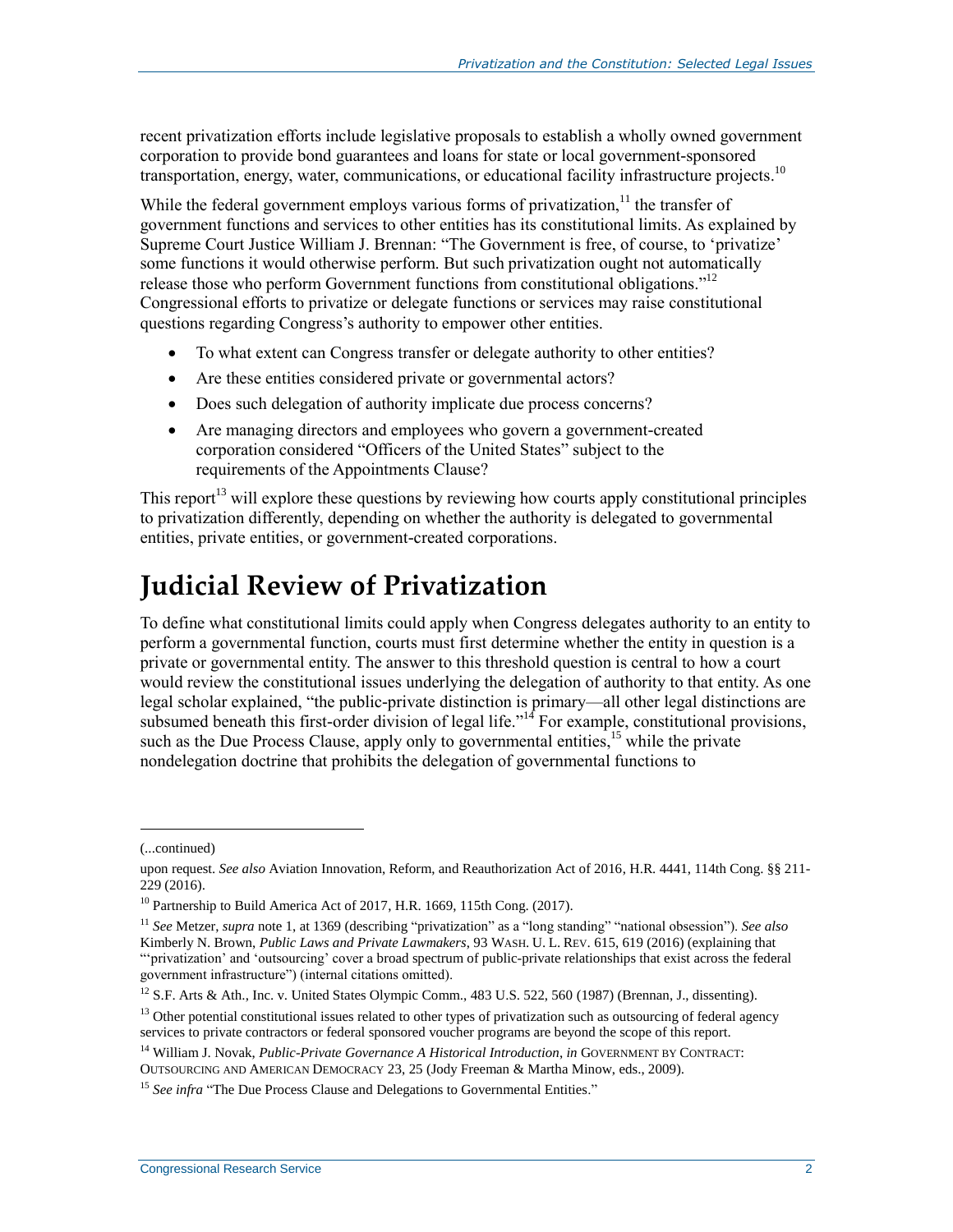nongovernmental entities is relevant only if Congress improperly delegates authority to private entities.<sup>16</sup>

#### **Is an Entity a Governmental or Private Entity?**

<span id="page-5-0"></span>While certain entities such as federal agencies can be readily characterized as governmental entities, the distinction between a public and a private entity is often unclear for governmentcreated corporations.<sup>17</sup> Courts cannot rely on the legislative origins of these corporate entities because the Supreme Court has held that a legislative declaration that an entity is either a private or governmental entity is not dispositive for purposes of determining the entity's status.<sup>18</sup> Thus, courts have developed various tests and weighed different factors to classify these entities. Recent case law highlights "the judiciary's unsettled approach to analyzing the constitutional status of 'boundary agencies' that sit at the public-private border." <sup>19</sup> For "boundary agencies" set up as private corporations with varying degrees of governmental involvement and oversight, it is unclear whether courts would consider these corporations as private or governmental entities and what test courts would apply in reviewing constitutional challenges to their authority.<sup>20</sup>

In the most recent Supreme Court case on this issue, *Department of Transportation v. Association of American Railroads*, <sup>21</sup> the Supreme Court reviewed a determination by the U.S. Court of Appeals for the District of Columbia Circuit (D.C. Circuit) that concluded that Amtrak was a private entity "with respect to Congress's power to delegate regulatory authority."<sup>22</sup> Consistent with that threshold determination, the D.C. Circuit invalidated joint regulations established by Amtrak and the Federal Railroad Administration (FRA) pursuant to the Passenger Rail Investment and Improvement Act of 2008 (PRIIA).<sup>23</sup> These joint regulations set performance metrics and standards to enforce Amtrak's statutory priority over other trains.<sup>24</sup> The standards would have been used in part to determine when the Surface Transportation Board should investigate if delays in Amtrak's passenger rail service are being caused by freight railroad operators failing to comply with their statutory mandate to prioritize Amtrak traffic over freight traffic on their tracks.<sup>25</sup> The Association of American Railroads (AAR), a trade association acting on behalf of its freight railroad members, filed suit to challenge the PRIIA as an unconstitutional delegation of authority to a private entity and a violation of the Fifth Amendment's Due Process

<sup>21</sup> Dep't of Transp. v. Ass'n of Am. R.R., 135 S. Ct. 1225, 1228 (2015).

<sup>&</sup>lt;sup>16</sup> See infra ["Delegations to Private Entities."](#page-9-0)

<sup>17</sup> *See* Alexander Volokh, *The New Private-Regulation Skepticism: Due Process, Non-Delegation, and Antitrust Challenges*, 37 HARV. J.L. & PUB. POL'Y 931, 940 (2014) ("The public-private distinction is fuzzy, and statutory labels aren't always dispositive."); Donna M. Nagy, *Playing Peekaboo with Constitutional Law: The PCAOB and Its Public/Private Status*, 80 NOTRE DAME L. REV. 975, 1030 (2005) ("[E]xpanded privatization has served to blur the distinction between the spheres of public and private.").

<sup>&</sup>lt;sup>18</sup> Dep't of Transp. v. Ass'n of Am. R.R., 135 S. Ct. 1225, 1228 (2015); Lebron v. Nat'l R.R. Passenger Corp., 513 U.S. 374, 394 (1995).

<sup>19</sup> *The Supreme Court 2014 Term: Leading Case: Federal Statutes & Regulations: Passenger Rail Investment and Improvement Act—Nondelegation—Department of Transportation v. Association of American Railroads*, 129 HARV. L. REV. 341, 350 (2015); *see also* O'Connell, *supra* not[e 5,](#page-3-0) at 894.

<sup>20</sup> *See* U.S. GOV'T ACCOUNTABILITY OFFICE, PRINCIPLES OF FEDERAL APPROPRIATIONS LAW 15-86-87 (2008) (discussing how the distinction between what is public or private is "indistinct" for "quasi-private," "quasi-governmental," "hybrid organizations," and "twilight zone corporations") (internal quotations and citations omitted).

<sup>22</sup> Ass'n of Am. R.R. v. Dep't of Transp., 721 F.3d 666, 677 (D.C. Cir. 2013) [hereinafter *American Railroads I*].

<sup>23</sup> P.L. 110-432, Div. B,122 Stat. 4848 (2008).

<sup>24</sup> *Id.* § 207.

<sup>25</sup> *Id.* § 213(a); 49 U.S.C. § 24308(f)(1).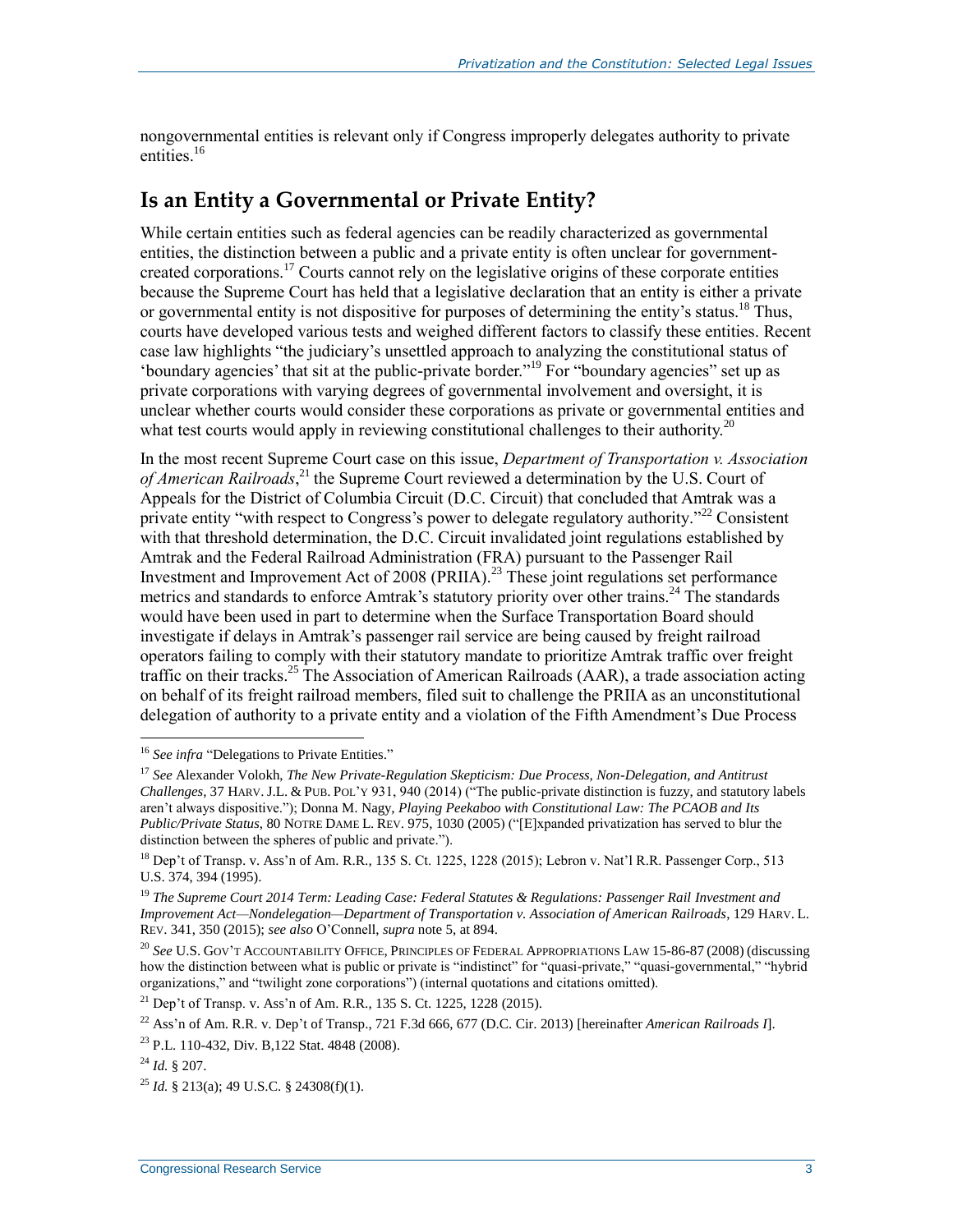Clause.<sup>26</sup> The D.C. Circuit concluded that "[f]ederal lawmakers cannot delegate regulatory authority to a private entity. To do so would be 'legislative delegation in its most obnoxious form. $\cdots$ <sup>27</sup>

On appeal, the Supreme Court vacated the D.C. Circuit opinion, holding that "Amtrak is a governmental entity, not a private one, for purposes of determining the constitutional issues presented in [the] case."<sup>28</sup> The Court reasoned that "for purposes of Amtrak's status as a federal actor or instrumentality under the Constitution, the practical reality of federal control and supervision prevails over Congress' disclaimer of Amtrak's governmental status."<sup>29</sup> As a result, the Court gave little weight to Congress's declaration that Amtrak "is not a department, agency, or instrumentality of the United States Government' and 'shall be operated and managed as a forprofit corporation."<sup>30</sup>

In concluding that Amtrak was a governmental entity, the Court relied on a multifactor test.<sup>31</sup> looking to Amtrak's (1) ownership and corporate structure; (2) political branches' supervision over its priorities and operations; (3) statutory goals; (4) day-to-day management; and (5) federal financial support.<sup>32</sup> The Court determined that:

Given the combination of these unique features and its significant ties to the Government, Amtrak is not an autonomous private enterprise. Among other important considerations, its priorities, operations, and decisions are extensively supervised and substantially funded by the political branches. A majority of its Board is appointed by the President and confirmed by the Senate and is understood by the Executive to be removable by the

<sup>29</sup> *Dep't of Transp.*, 135 S. Ct. at 1233.

<sup>30</sup> *Id.* at 1231.

 $\overline{a}$ 

<sup>31</sup> Prior to the Supreme Court's decisions regarding Amtrak's status as a government agent in *Lebron* and *Association of American Railroads*, some courts applied a "symbiotic relationship" test as defined in *Jackson v. Metro. Edison Co.*to determine if specific actions of a private entity were subject to constitutional limitations. 419 U.S. 345, 357 (1974). The test in these "state action" cases reviewed whether there was "a sufficiently close nexus between the [government] and the challenged action of the regulated entity so that the action of the latter may be fairly treated as that of the [government] itself." *Id.* at 351. Using this test, courts have held that discrete employment actions of Amtrak were not considered governmental action. *See, e.g.*, Anderson v. Nat'l R.R. Passenger Corp., 754 F.2d 202, 204 (7th Cir. 1984) (holding that Amtrak was not a state actor in a challenge to employee termination). In contrast, the Supreme Court in both *Lebron* and *Association of American Railroads* held that Amtrak was a government entity for certain constitutional challenges. *Dep't of Transp.*, 135 S. Ct. at 1228-33; *Lebron*, 513 U.S. at 394. The Court in *Association of American Railroads* followed its 1995 decision in *Lebron* that addressed a First Amendment challenge to Amtrak's refusal to display a political advertisement. *Lebron*, 513 U.S. at 377. These Supreme Court decisions in *Lebron* and *Association of American Railroads* cast doubt on whether the "symbiotic relationship test" and the case law that focuses on the particular actions of an entity to determine if it is governmental in nature is applicable in certain constitutional challenges. In *Lebron*, the Court determined that it was "unnecessary to traverse the difficult terrain" of traditional state action analysis, remarking that "[i]t is fair to say that 'our cases deciding when private action might be deemed that of the state have not been a model of consistency.'" *Lebron*, 513 U.S. at 378 (quoting Edmonson v. Leesville Concrete Co., 500 U.S. 614, 632 (1991) (O'Connor, J., dissenting). Further, the Court in *Association of American Railroads* did not cite the "symbiotic relationship" test or the specific challenged action in determining that Amtrak was a governmental entity for the purposes of reviewing claims at issue in that case. *Dep't of Transp.*, 135 S. Ct. at 1233.

<sup>26</sup> *American Railroads I,* 721 F.3d at 670.

<sup>27</sup> *Id.* (quoting *Carter Coal*, 298 U.S. 238, 311 (1936)).

<sup>28</sup> *Dep't of Transp.*, 135 S. Ct. at 1233. *See also* Lebron v. National Railroad Passenger Corp., 513 U.S. 374, 394 (1995) (holding that Amtrak "is an agency or instrumentality of the United States for the purpose of individual [First Amendment] rights guaranteed against the Government by the Constitution").

<sup>32</sup> *Dep't of Transp.*, 135 S. Ct. at 1231-32.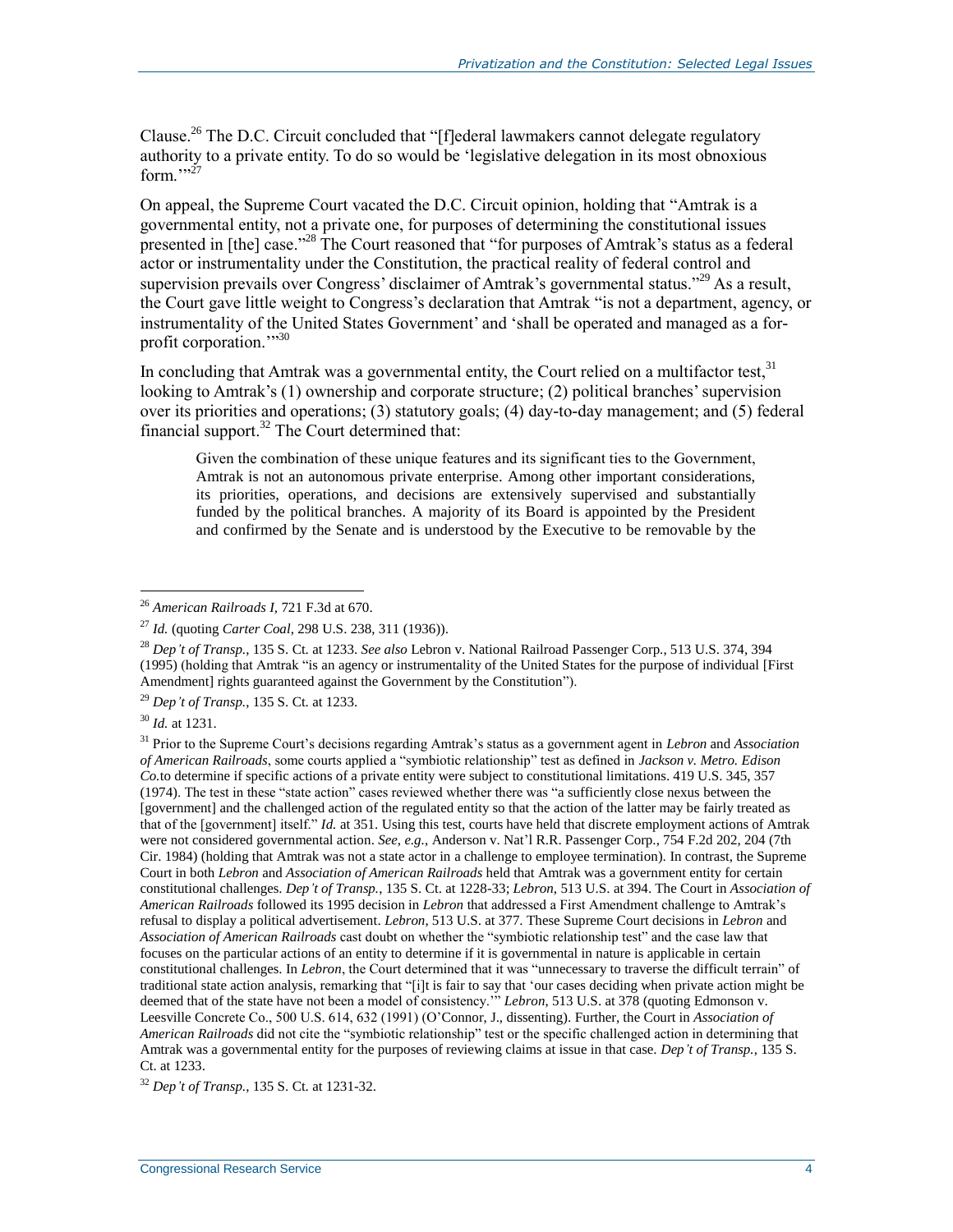President at will. Amtrak was created by the Government, is controlled by the Government, and operates for the Government's benefit.<sup>33</sup>

In applying this multifactor test, the Court concluded that, "in its joint issuance of the metrics and standards with FRA, Amtrak acted as a governmental entity for purposes of the Constitution's separation-of-powers provisions. And that exercise of governmental power must be consistent with the design and requirements of the Constitution, including those provisions relating to the separation of powers."<sup>34</sup> Of note, the Court did not explain the relative importance of the various factors in the test announced in *Association of American Railroads*, and the Court provided little guidance on how the test might apply beyond the specific circumstances respecting Amtrak. The Supreme Court remanded the case to the D.C. Circuit to reconsider the nondelegation, due process, and other constitutional claims raised by the plaintiffs in light of the determination that Amtrak is a governmental entity.<sup>35</sup>

Because case law on the threshold question of whether an entity is a private or governmental entity is undeveloped and fact-dependent, it is difficult to conclude with any certainty how a court will apply the *Association of American Railroads* test with respect to other government-created corporations or other entities performing government functions.<sup>36</sup> In general, when applying this multifactor test, courts have examined these entities in a holistic manner instead of focusing on the specific challenged action of the entity. For example, in 2016, then-Judge Gorsuch, writing on behalf of a panel of the U.S. Court of Appeals for the Tenth Circuit, examined the factors considered in *Association of American Railroads* to determine that the National Center for Missing and Exploited Children (NCMEC) was a government entity to which the Fourth Amendment applied.<sup>37</sup> The court looked at NCMEC as a whole, reviewing the participation of law enforcement in its daily operations, "sizable" presence of government officials on its board, and government funding in determining NCMEC's governmental status. <sup>38</sup> Once the court determined that NCMEC was a governmental entity, it then addressed whether NCMEC violated the Fourth Amendment when it searched an individual's email without a warrant.<sup>39</sup>

# **Applying Constitutional Principles to Privatization**

Congress's authority to delegate and privatize governmental functions and services is potentially limited by constitutional principles, including the nondelegation doctrine, the Due Process Clause, and the Appointments Clause. Courts have applied these principles in legal challenges to (1) the scope of Congress's authority to delegate its legislative power;  $^{40}$  (2) the manner in which Congress delegates these powers;<sup>41</sup> (3) the types of entities that exercise delegations of

<sup>33</sup> *Id.* at 1232-33.

<sup>34</sup> *Id.* at 1233.

<sup>&</sup>lt;sup>35</sup> *Id.* On remand, the D.C. Circuit court invalidated the PRIIA's provision that granted regulatory authority to Amtrak on due process grounds. *See infra* ["Government-Created Corporations.](#page-13-0)"

<sup>36</sup> *See generally id*. at 1233.

 $37$  United States v. Ackerman, 831 F.3d 1292, 1297-98 (10th Cir. 2016) (Gorsuch, J.).

<sup>38</sup> *Id.* at 1298.

<sup>39</sup> *Id.* at 1294-95.

<sup>40</sup> *See infra* ["Nondelegation Doctrine."](#page-8-0)

<sup>&</sup>lt;sup>41</sup> See infra ["Delegation to Official Governmental Entities"](#page-8-1) and ["Delegations to Private Entities"](#page-9-0) sections.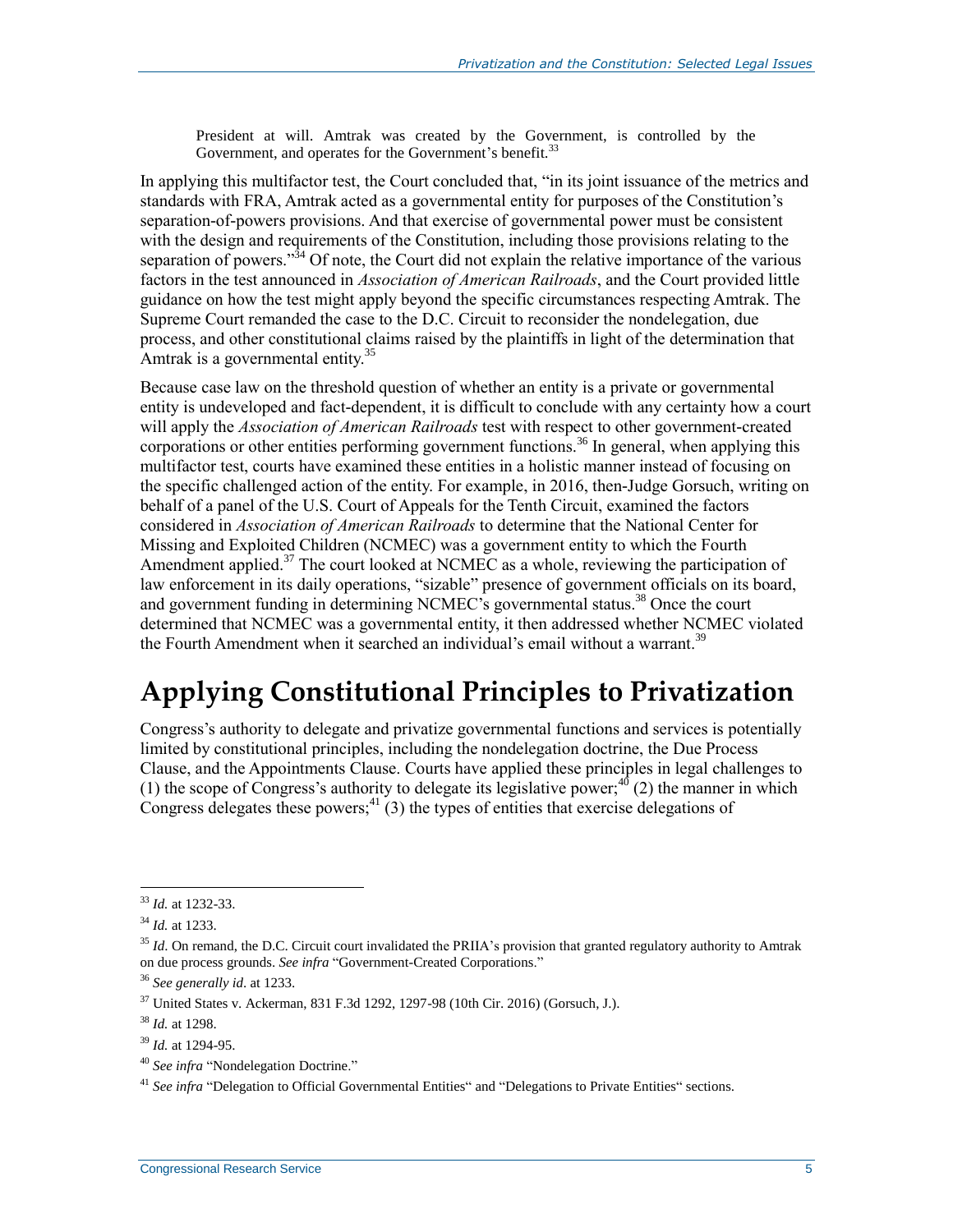authority;<sup>42</sup> (4) the nature and scope of the delegated powers or functions;<sup>43</sup> and (5) the authority to appoint the individuals that exercise certain powers.<sup>44</sup>

### <span id="page-8-0"></span>**Nondelegation Doctrine**

Under Article I of the Constitution, "[a]ll legislative Powers herein granted shall be vested in a Congress of the United States."<sup>45</sup> The Supreme Court has broadly defined "legislative power" as "the power to make laws."<sup>46</sup> Although the Court has interpreted the Constitution to prohibit Congress from delegating its legislative authority, the Court has explained that Congress may "delegate to others at least some authority that it could exercise itself."<sup>47</sup>

The "nondelegation doctrine" has traditionally been applied to limit Congress's authority to delegate "legislative power" to the other governmental entities.<sup>48</sup> This doctrine is based on the larger doctrine of separation of powers and exists primarily to prevent Congress from abdicating its core legislative function as established under Article I of the Constitution.<sup>49</sup> How courts apply the nondelegation doctrine depends on whether an entity is considered a private or governmental entity.

#### <span id="page-8-1"></span>**Delegation to Official Governmental Entities**

The Supreme Court has upheld delegations of authority to governmental entities, including the President, executive officials, judicial bodies, and federal agencies when Congress provides an "intelligible principle" to govern its delegation.<sup>50</sup> In allowing limited delegation of legislative authority, the Court acknowledged in *Mistretta v. United States* that "no statute can be entirely precise, and that some judgments, even some judgments involving policy considerations, must be left to the officers executing the law and to the judges applying it."<sup>51</sup> The "intelligible principle" test requires that Congress, not the delegatee, be the entity that delineates a legal framework to

 $\overline{a}$ <sup>42</sup> *Id.*

<sup>&</sup>lt;sup>43</sup> See infra ["Delegations to Private Entities"](#page-9-0) and ["The Due Process Clause and Delegations to Governmental Entities"](#page-11-0) sections.

<sup>44</sup> *See infra* ["Appointments Clause"](#page-15-0) section.

 $45$  U.S. CONST. art. I, § 1.

<sup>46</sup> Loving v. United States, 517 U.S. 748, 771 (1996).

<sup>47</sup> *Id*. at 758.

<sup>48</sup> *See* Whitman v. Am. Trucking Ass'ns, 531 U.S. 457, 472 (2001) ("Article I, § 1, of the Constitution vests 'all legislative Powers herein granted . . . in a Congress of the United States.' This text permits no delegation of those powers. . . . ") (internal citations omitted).

 $^{49}$  Mistretta v. United States, 488 U.S. 361, 371 (1989) ("The nondelegation doctrine is rooted in the principle of separation of powers that underlies our tripartite system of Government. The Constitution provides that '[a]ll legislative Powers herein granted shall be vested in a Congress of the United States,' and we long have insisted that 'the integrity and maintenance of the system of government ordained by the Constitution' mandate that Congress generally cannot delegate its legislative power to another Branch.") (internal citations omitted).

 $50$  J.W. Hampton, Jr. & Co. v. United States, 276 U.S. 394, 409 (1928) ("If Congress shall lay down by legislative act an intelligible principle to which the person or body authorized [] is directed to conform, such legislative action is not a forbidden delegation of legislative power."). *See also Whitman*, 531 U.S. at 472 ("[W]e repeatedly have said that when Congress confers decisionmaking authority upon agencies Congress must 'lay down by legislative act an intelligible principle to which the person or body authorized to [act] is directed to conform.'" (quoting *J.W. Hampton, Jr. & Co.*, 276 U.S. at 409)); *Loving*, 517 U.S. at 771 ("The intelligible-principle rule seeks to enforce the understanding that Congress may not delegate the power to make laws and so may delegate no more than the authority to make policies and rules that implement its statutes.")*.*

<sup>51</sup> *Mistretta*, 488 U.S. at 415.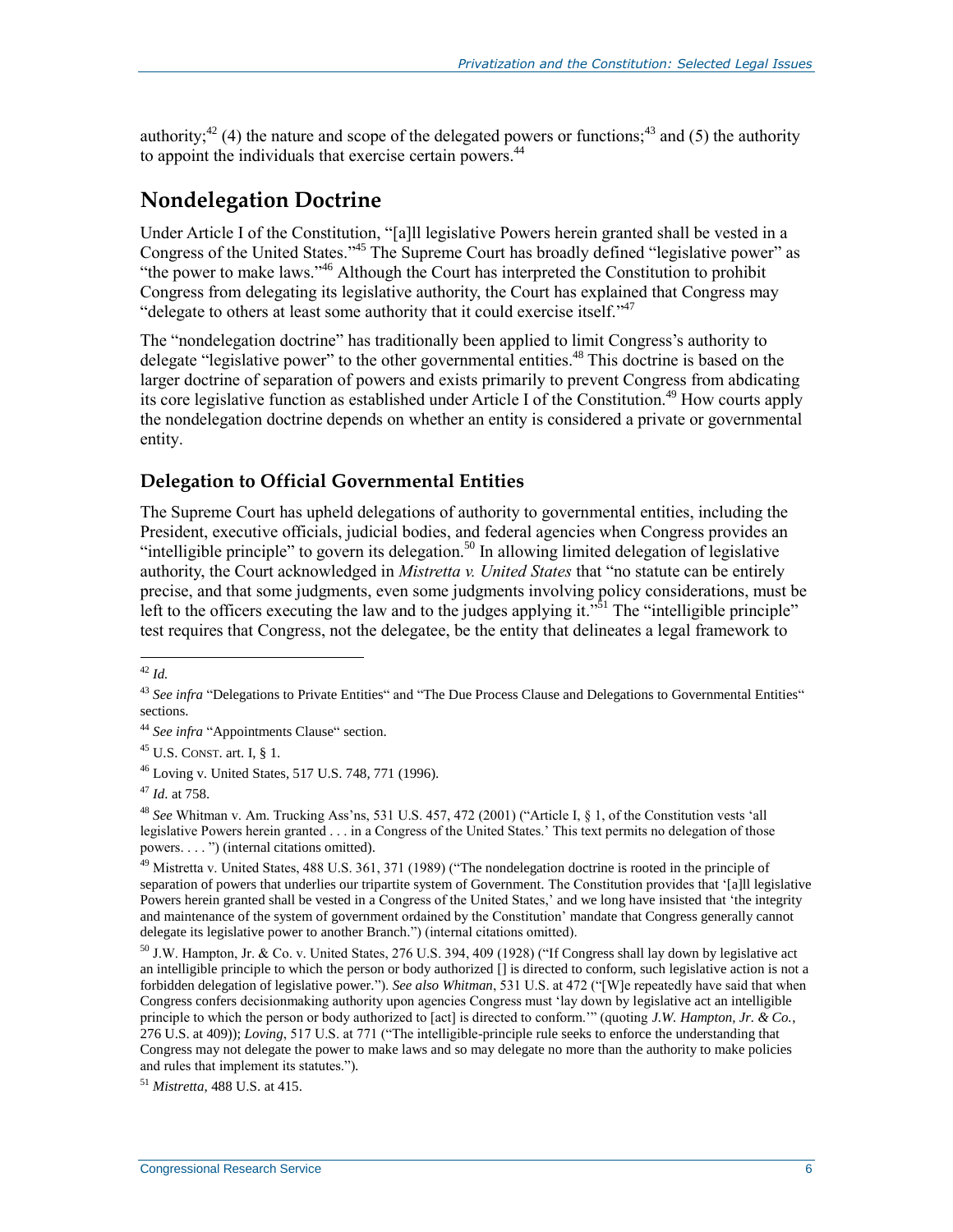guide and constrain the authority of the delegatee, such as a federal executive agency.<sup>52</sup> Congressional delegation of regulatory power to a federal agency is often accompanied by the authority to implement the delegation through rulemaking.<sup>5</sup>

The Supreme Court has upheld very broad congressional delegations of authority to federal agencies as satisfying the "intelligible principle" test,<sup>54</sup> having invalidated federal laws only twice under the test.<sup>55</sup> For example, the Court has previously held that broad delegations to regulate in the "public interest" or a "fair and equitable" manner satisfy the "intelligible principle" test.<sup>56</sup>

#### <span id="page-9-0"></span>**Delegations to Private Entities**

In contrast to the relative latitude given to delegations to official governmental entities under the "intelligible principle" test, the Supreme Court has limited the types of authority and functions that Congress can delegate to a purely private entity.<sup>57</sup> The seminal case addressing delegations to a private entity is *Carter v. Carter Coal Co.* <sup>58</sup> In *Carter Coal*, the Supreme Court invalidated the Bituminous Coal Conservation Act of 1935, a law that granted a majority of coal producers and miners in a given region the authority to impose maximum hour and minimum wage standards on all other miners and producers in that region.<sup>59</sup> The Court reasoned that by conferring on a

<sup>59</sup> *Id*. at 311-12.

 $52$  *See, e.g.*, Panama Refining v. Ryan, 293 U.S. 388, 421 (1935) ("The Constitution has never been regarded as denying to the Congress the necessary resources of flexibility and practicality, which will enable it to perform its function in laying down policies and establishing standards, while leaving to selected instrumentalities the making of subordinate rules within prescribed limits and the determination of facts to which the policy as declared by the legislature is to apply.").

<sup>53</sup> *See* Bowen v. Georgetown Univ. Hosp., 488 U.S. 204, 208 (1988) ("It is axiomatic that an administrative agency's power to promulgate legislative regulations is limited to the authority delegated by Congress."); *see, e.g.*, 26 U.S.C. § 7805 (providing the Secretary of the Treasury with the authority to "prescribe all needful rules and regulations . . . "); 33 U.S.C. § 1607 (authorizing the promulgation of "such reasonable rules and regulations as are necessary to implement the provisions of this Act"); 42 U.S.C. § 3614a (authorizing the Secretary of Housing and Urban Development to "make rules . . . to carry out this subchapter").

<sup>54</sup> *See, e.g.*, *Whitman*, 531 U.S. at 476 (2001) (upholding delegation to the Environmental Protection Agency to set "ambient air quality standards" based on certain criteria); Am. Power & Light Co. v. SEC, 329 U.S. 90, 104 (1946) (upholding delegation to the Securities and Exchange Commission to modify the structure of holding company systems); Nat'l Broad. Co. v. United States, 319 U.S. 190, 216-17 (1943) (upholding delegation to the Federal Communications Commission to regulate radio broadcasting according to "public interest, convenience, or necessity"); N.Y. Cent. Sec. Corp. v. United States, 287 U.S. 12, 24-25 (1932) (upholding delegation to Interstate Commerce Commission to regulate railroad consolidation).

<sup>55</sup> *See Panama Refining*, 293 U.S. at 340 (invalidating a statutory provision that authorized the President to prohibit the transportation of petroleum as an unconstitutional delegation because "Congress has declared no policy, has established no standard, has laid down no rule"); A.L.A. Schechter Poultry Corp. v. United States, 295 U.S. 495, 542 (1935) (invalidating a statutory provision that allowed the President "virtually unfettered" authority to approve detailed codes to govern all business as an "unconstitutional delegation of legislative power").

<sup>56</sup> *Nat'l Broad. Co.*, 319 U.S. at 216; Yakus v. United States, 321 U.S. 414, 420 (1944).

<sup>57</sup> *See* Dep't of Transp. v. Ass'n of Am. R.R., 135 S. Ct. 1225, 1238 (2015) (Alito, J., concurring) ("By any measure, handing off regulatory power to a private entity is 'legislative delegation in its most obnoxious form.'") (quoting *Carter v. Carter Coal Co.*, 298 U.S. 238 (1936)); *id*. at 1254 (Thomas, J., concurring) ("Because a private entity is neither Congress, nor the President or one of his agents, nor the Supreme Court . . . the Vesting Clauses would categorically preclude it from exercising the legislative, executive, or judicial powers of the Federal Government. . . . For this reason, a conclusion that Amtrak is private—that is, not part of the Government at all—would necessarily mean that it cannot exercise these three categories of governmental power."). *See also* Wellness Int'l Network, Ltd. v. Sharif, 135 S. Ct. 1932, 1957 (2015) (Roberts, C.J., dissenting) ("It is a fundamental principle that no branch of government can delegate its constitutional functions to an actor who lacks authority to exercise those functions.").

<sup>58</sup> 298 U.S. 238 (1936) [hereinafter *Carter Coal*].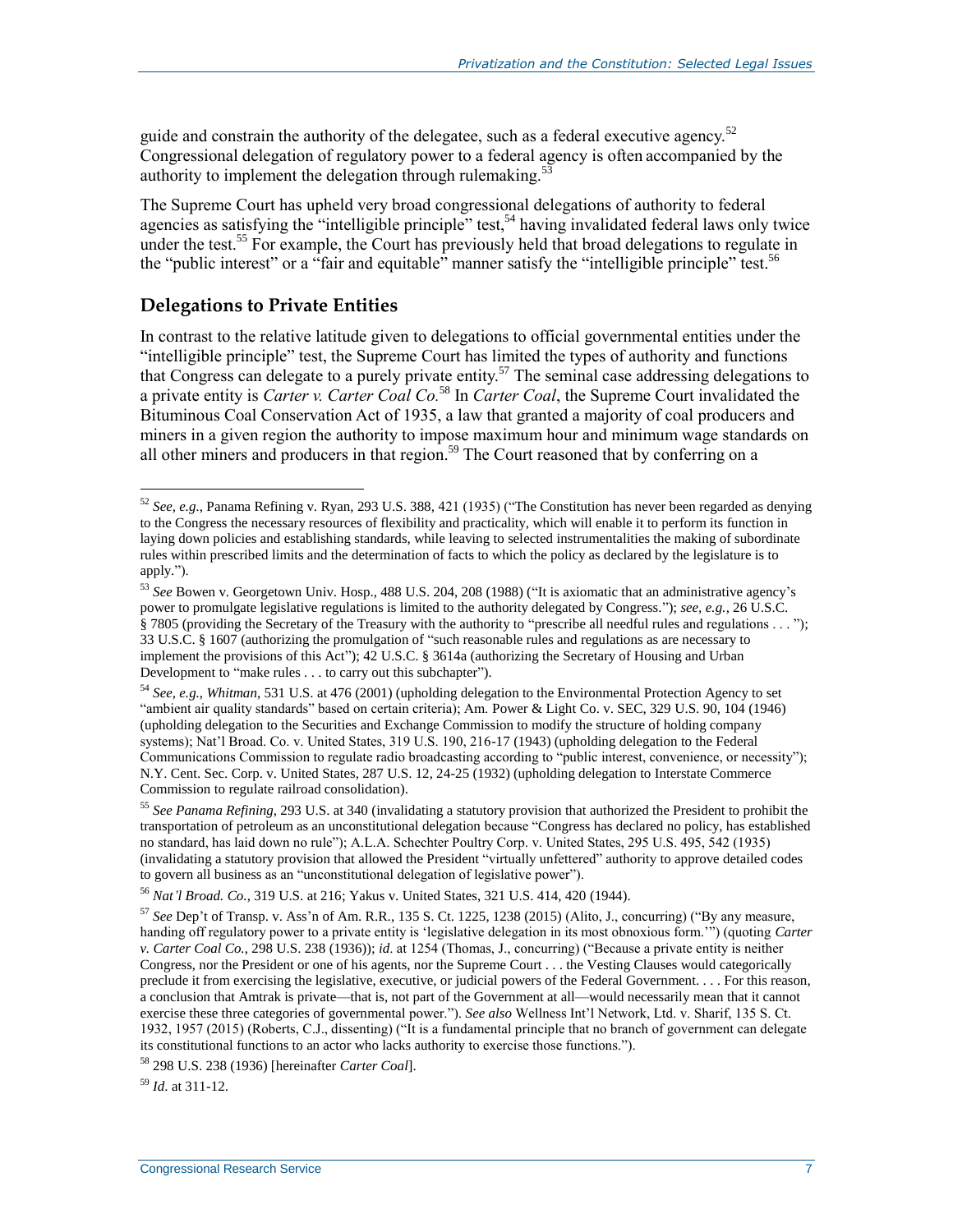majority of private individuals the authority to regulate "the affairs of an unwilling minority," the law was "legislative delegation in its most obnoxious form; for it is not even delegation to an official or an official body, presumptively disinterested, but to private persons whose interests may be and often are adverse to the interests of others in the same business."<sup>60</sup>

*Carter Coal* has not been interpreted by courts as a comprehensive ban on private involvement in regulation. In the context of private parties aiding in regulatory functions and decisions, the Court has indicated that Congress may empower a private party to play a more limited role in the regulatory process. For example, in *Currin v. Wallace*, <sup>61</sup> the Court upheld a law that authorized the Secretary of Agriculture to issue a regulation respecting the tobacco market, but only if twothirds of the growers in that market voted for the Secretary to do so. <sup>62</sup> Distinguishing *Carter Coal*, the Court stated that "this is not a case where a group of producers may make the law and force it upon a minority."<sup>63</sup> Rather, it was Congress that had exercised its "legislative authority in making the regulation and in prescribing the conditions of its application."<sup>64</sup>

Similarly, in *Sunshine Anthracite Coal Co. v. Adkins*, <sup>65</sup> the Supreme Court upheld a provision of the Bituminous Coal Act of 1937,<sup>66</sup> which authorized private coal producers to propose standards for the regulation of coal prices. $\frac{67}{7}$  Those proposals were provided to a governmental entity, which was then authorized to approve, disapprove, or modify the proposal.<sup>68</sup> The Court approved this framework, relying heavily on the fact that the private coal producers did not have the authority to set coal prices, but rather acted "subordinately" to the governmental entity (the National Bituminous Coal Commission). <sup>69</sup> In particular, the *Sunshine Anthracite* Court relied on the fact that the commission and not the private industry entity determined the final industry prices to conclude that the "statutory scheme" was "unquestionably valid."<sup>70</sup>

In *Currin* and *Adkins*, the Supreme Court did not evaluate whether Congress laid out an "intelligible principle" guiding these private entities. Rather than applying the "intelligible principle" test, $^{71}$  the Court reviewed whether the responsibilities given to the private entities were acts of legislative or regulatory authority.<sup>72</sup> In both statutes challenged in *Currin* and *Adkins*, the private entities did not impose or enforce binding legal requirements.<sup>73</sup> Because the private

 $\overline{a}$ 

<sup>70</sup> *Id.*

<sup>72</sup> *Adkins*, 310 U.S. at 388-89; *Currin*, 306 U.S. 1,15-16 (1939).

 $60$  *Id.* at 311. The Court appeared to characterize the wage and hour provisions as an unlawful "delegation" to a private entity, but also held that the provision in question was "clearly a denial of rights safeguarded by the due process clause of the Fifth Amendment, *id.* at 311-12, leading some to question whether *Carter* should be considered a nondelegation case, at all. *See infra* ["The Due Process Clause and Delegations to Governmental Entities."](#page-11-0)

<sup>61</sup> 306 U.S. 1 (1939) [hereinafter *Currin*].

<sup>62</sup> *Id*. at 6.

<sup>63</sup> *Id*. at 15.

<sup>64</sup> *Id*. at 16.

<sup>65</sup> 310 U.S. 381 (1940) [hereinafter *Adkins*].

<sup>66</sup> Pub. L. No. 75-48, 50 Stat. 72 (1937).

<sup>67</sup> *Adkins*, 310 U.S. at 388-89.

<sup>68</sup> *Id*. at 388.

<sup>69</sup> *Id*. at 399.

 $<sup>71</sup>$  Some commentators have asserted that a judicial review of congressional delegation should be treated the same</sup> whether it empowers a *private* or *governmental* entity. *See, e.g.*, Volokh, *supra* not[e 17,](#page-5-0) at 955 ("Nor is there any difference between public and private delegations.").

<sup>73</sup> *Id.*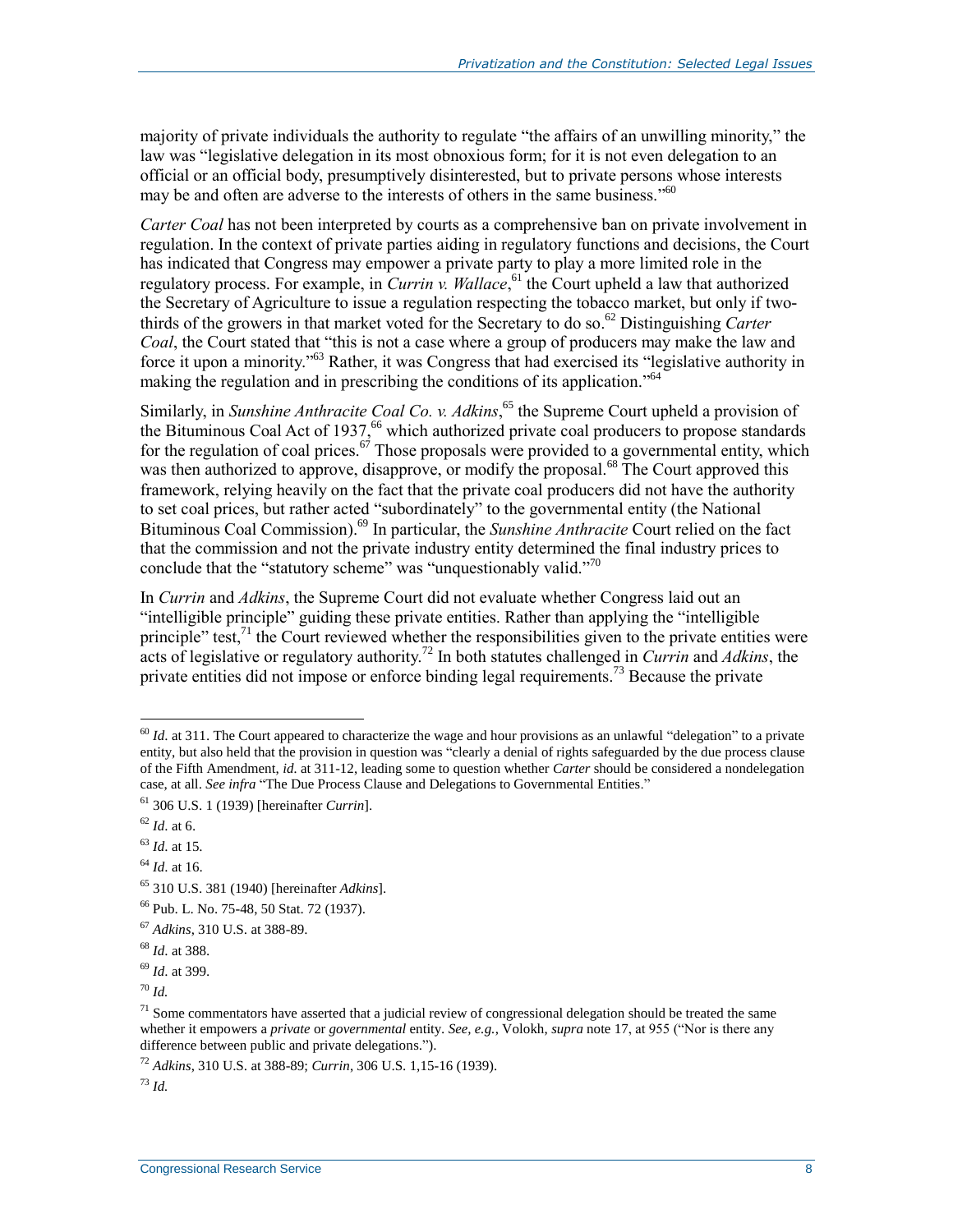entity's responsibilities were primarily administrative or advisory, the Court determined that the statute did not violate the nondelegation doctrine.

Other courts have relied on the Supreme Court's holdings in *Currin* and *Adkins* to uphold limited delegation of authority to private entities so long as the government retained "pervasive surveillance and authority" over the entity in question.<sup>74</sup> For example, in *Pittston Co. v. United States*, the U.S. Court of Appeals for the Fourth Circuit concluded that the delegation of authority to a private entity to collect premiums to be paid by market participants was permissible because such a power was "administrative or advisory in nature."<sup>75</sup> Other courts have held that the private entities were not exercising regulatory authority but rather performed limited administrative or advisory functions subject to considerable governmental oversight.<sup>76</sup>

#### <span id="page-11-0"></span>**The Due Process Clause and Delegations to Governmental Entities**

As discussed above, the nondelegation doctrine exists primarily to prevent Congress from ceding its legislative power to other entities not vested with legislative authority under the Constitution.<sup>7</sup> As interpreted by the courts and legal scholars, the doctrine helps to ensure that legislative decisions are made by the elected Members of Congress or governmental officials subject to "democratic responsibility and accountability." <sup>78</sup> However, delegations of authority to

 $\overline{a}$ 

<sup>76</sup> *See, e.g.*, United States v. Frame, 885 F.2d 1119, 1129 (3d Cir. 1989), 885 F.2d at 1129 (holding that Congress lawfully delegated authority to Cattleman's Beef Promotion and Research Board, a private entity comprised of cattle producers and importers created under the Beef Promotion and Research Act of 1985, to collect a statutorily established assessment from the beef industry and that that "no law-making authority" had been entrusted to private body that is "subject to the [Secretary of Agriculture's] pervasive surveillance and authority."); Todd & Co. v. SEC, 557 F.2d 1008, 1014 (3d Cir. 1977) ("The independent review function entrusted to the SEC is a significant factor in meeting serious constitutional challenges to this self-regulatory mechanism.").

<sup>77</sup> Mistretta v. United States, 488 U.S. 361, 371 (1989) ("The nondelegation doctrine is rooted in the principle of separation of powers that underlies our tripartite system of Government. The Constitution provides that '[a]ll legislative Powers herein granted shall be vested in a Congress of the United States,' and we long have insisted that 'the integrity and maintenance of the system of government ordained by the Constitution' mandate that Congress generally cannot delegate its legislative power to another Branch.") (internal citations omitted).

<sup>78</sup> Margaret H. Lemos, *The Other Delegate: Judicially Administered Statutes and the Nondelegation Doctrine*, 81 S.CAL. L.R. 405, 436 (2008). *See also* Martin Edwards, *Who's Exercising What Power: Toward a Judicially Manageable Nondelegation Doctrine*, 68 ADMIN. L. REV. 61, 66 (2016) ("[A]ccountability for legislative judgments properly lies with Congress, consisting of the people's elected representatives, and accountability for executive judgments properly lies with the President, who also serves at the pleasure of the electorate."). *See generally Dep't of Transp.*, 135 S. Ct. at 1237 (Alito, J., concurring) ("The principle that Congress cannot delegate away its vested powers exists to protect liberty. Our Constitution, by careful design, prescribes a process for making law, and within that process there are many accountability checkpoints. It would dash the whole scheme if Congress could give its power away to an entity that is not constrained by those checkpoints. The Constitution's deliberative process was viewed by the Framers as a valuable feature, not something to be lamented and evaded.") (internal citations omitted); Yakus v. United States, 321 U.S. 414, 424 (1944) ("The function of formulating the codes was delegated, not to a public official responsible to Congress or the Executive, but to private individuals engaged in the industries to be regulated."); Planned Parenthood of Wis., Inc. v. Van Hollen, 23 F. Supp. 3d 956, 962 (W.D. Wis. 2014) (citations omitted) (continued...)

<sup>74</sup> *See, e.g.*, United States v. Frame, 885 F.2d 1119, 1128-29 (3d Cir. 1989).

<sup>75</sup> Pittston Co. v. United States, 368 F.3d 385 (4th Cir. 2004) [hereinafter *Pittston*]. In *Pittston*, the court examined the question of whether a statute that created a private entity called the Combined Fund that collected annual assessments on any coal operators that had signed an agreement with the United Mine Workers of America to pay health and death benefits for retired miners. *Id.* at 391. The Combined Fund, in turn, administered the funds collected, enrolled beneficiaries in health plans, negotiated payment rates with the health plan, and was given the authority to sue signatories for nonpayment. *Id.*at 392. Because Congress defined and limited the ability of the Combined Fund to collect and assess fees that were the source of the private entity's operations, the Fourth Circuit concluded that the Combined Fund's role was fundamentally "administrative or advisory nature, and [the] delegation . . . does not . . . violate the nondelegation doctrine." *Id.* at 396.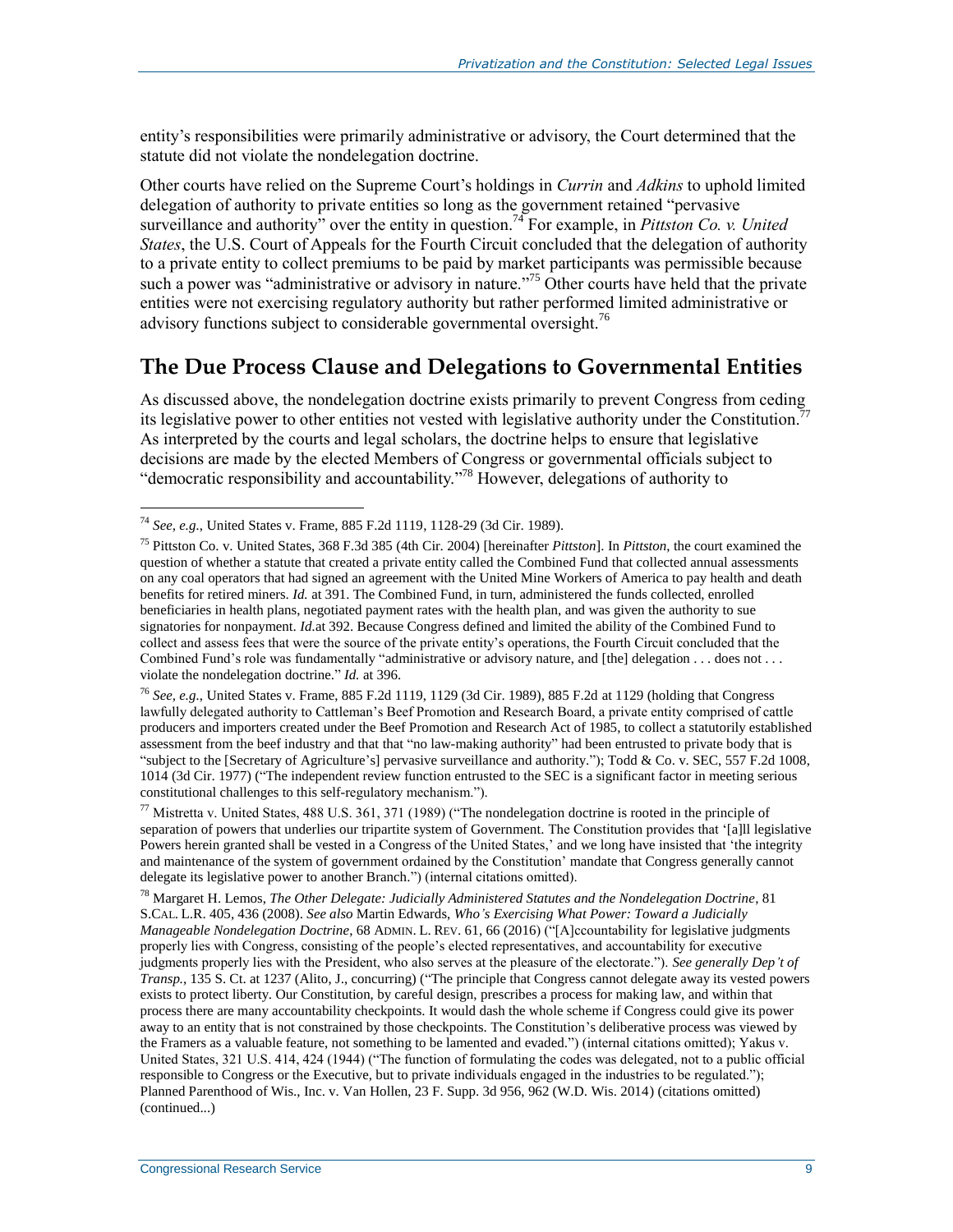governmental entities may raise additional constitutional concerns if those delegations deny due process to those subject to those delegated powers.

The Due Process Clause of the Fifth Amendment prohibits the federal government<sup>79</sup> from depriving any person of "life, liberty, or property without due process of law."<sup>80</sup> The Supreme Court has interpreted the Due Process Clause to, in part, ensure principles of fundamental fairness, including the notion that decisionmakers must be disinterested and unbiased.<sup>81</sup> Issues of potential unfairness and denial of rights can arise when self-interested entities such as profitseeking corporations are delegated "coercive" regulatory power. The potential Due Process issues related to delegations of authority to certain types of governmental entities have their roots in the same case as the origin of the private nondelegation doctrine, *Carter Coal.<sup>82</sup>*

#### **Due Process Concerns in Carter Coal**

Although *Carter Coal* concerned the delegation of authority to private entities and not governmental bodies, some commentators have suggested that it may more accurately be viewed as a due process case.<sup>83</sup> In striking down the delegation to coal producers and miners to impose standards on other producers and miners, the Supreme Court focused on the coercive power that the majority could exercise over the "unwilling minority."<sup>84</sup> The opinion articulated the due process problems involved with providing regulatory authority to private entities:

The difference between producing coal and regulating its production is, of course, fundamental. The former is a private activity; the latter is necessarily a governmental function, since, in the very nature of things, one person may not be entrusted with the power to regulate the business of another, and especially of a competitor. And a statute which attempts to confer such power undertakes an intolerable and unconstitutional interference with personal liberty and private property. The delegation is so clearly arbitrary, and so clearly a denial of rights safeguarded by the due process clause of the Fifth Amendment, that it is unnecessary to do more than refer to decisions of this court which foreclose the question.<sup>85</sup>

<sup>(...</sup>continued)

<sup>(&</sup>quot;[While] *Carter Coal* involved situations in which private citizens were delegated regulatory powers over others with adverse interests in their same neighborhood or marketplace, the doctrine has not been limited to those situations, but applied more broadly to situations where the government placed discretion in the hands of an entity that is not bound by any public duty or set of standards.").

<sup>79</sup> The Due Process Clause, by its very nature, only applies to the actions of the federal government. *See* Farrington v. Tokushige, 273 U.S. 284, 299 (1927) ("[T]he inhibition of the Fifth Amendment—'No person shall . . . be deprived of life, liberty or property without due process of law'—applies to the federal government and agencies set up by Congress for the government of the Territory.").

<sup>80</sup> U.S. CONST. amend. V. *See also* Marshall v. Jerrico, Inc., 446 U.S. 238, 242 (1980) ("The Due Process Clause entitles a person to an impartial and disinterested tribunal in both civil and criminal cases."); *Carter Coal*, 298 U.S. at 311; Eubank v. City of Richmond, 226 U.S. 137, 143-44 (1912) (invalidating a city ordinance on the grounds that it established "no standard by which the power thus given is to be exercised; in other words, the property holders who desire and have the authority to establish the line may do so solely for their own interest, or even capriciously. . . . ").

<sup>81</sup> *See, e.g.*, *Marshall*, 446 U.S. at 242.

<sup>82</sup> *See supra* ["Delegations to Private Entities."](#page-9-0)

<sup>83</sup> Academics and some courts have disagreed on whether *Carter Coal* is a nondelegation or due process decision. *See, e.g.*, Volokh, *supra* not[e 17,](#page-5-0) at 973-80.

<sup>84</sup> *Carter Coal*, 298 U.S. at 311.

<sup>85</sup> *Id*. at 311-12.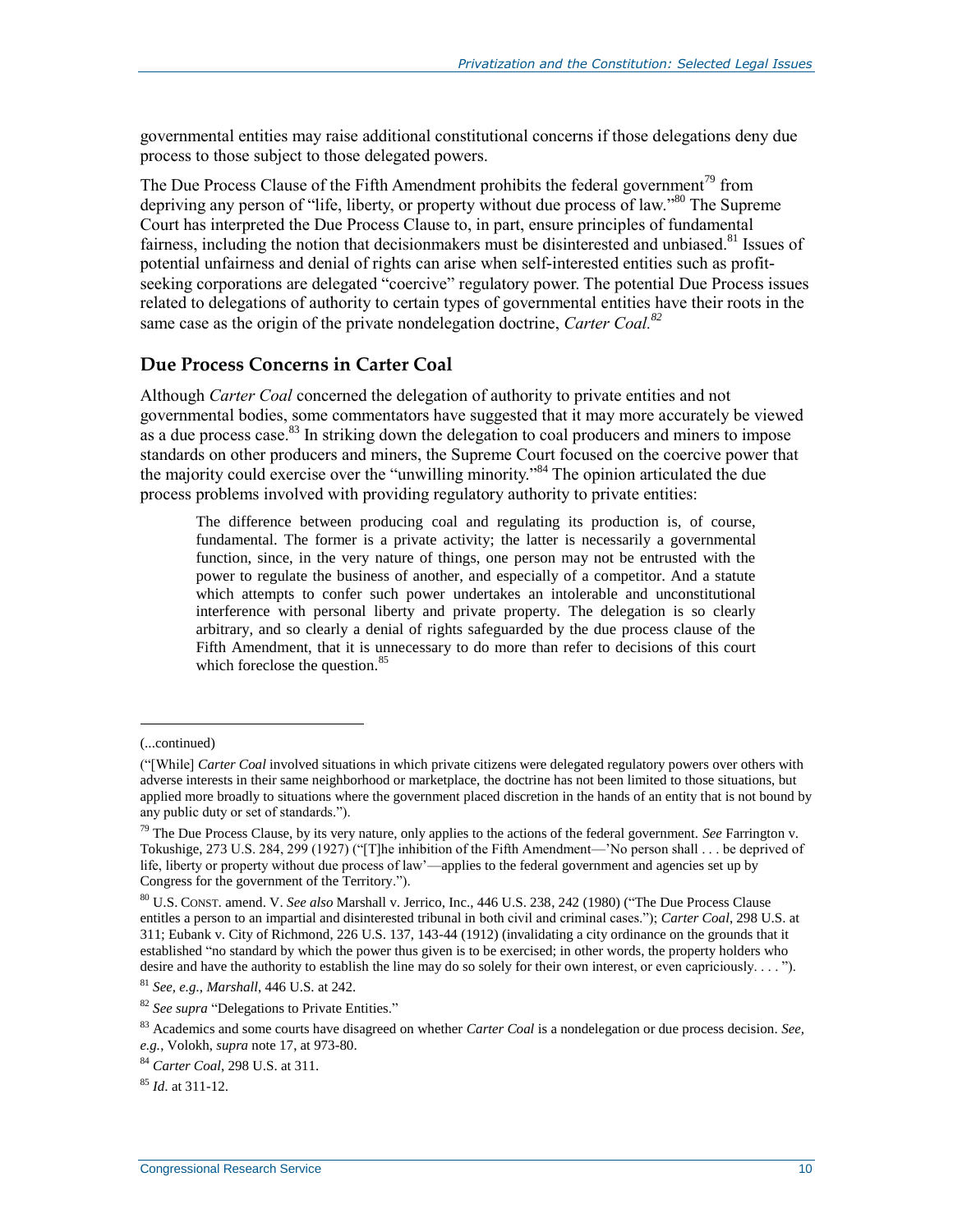The Court's reasoning in *Carter Coal* suggests that delegating authority to coal producers and miners to impose standards on other miners violates both the nondelegation doctrine and the constitutional protections of the Due Process Clause. As the D.C. Circuit pointed out, it is unclear what aspect of the "delegation [in *Carter Coal*] offended the Court. By one reading, it was the Act's delegation to 'private persons rather than official bodies. By another, it was the delegation to persons 'whose interests may be and often are adverse to the interests of others in the same business' rather than persons who are 'presumptively disinterested,' as official bodies tend to be. Of course, the Court also may have been offended on both fronts. But as the opinion continues, it becomes clear that what primarily drives the Court to strike down this provision is the selfinterested character of the delegatees'...."<sup>86</sup> Courts have applied these due process principles in cases challenging the authority delegated to government-created corporations that have both private and governmental aspects.

#### <span id="page-13-0"></span>**Government-Created Corporations**

Congress has created different types of corporations to support its legislative objectives and provide certain government services or functions.<sup>87</sup> As one court stated, "Congress may use any appropriate vehicle to promote constitutionally permissible ends. If it chooses to make use of a 'corporation,' Congress is not limited by traditional notions of corporate powers and organization but may mold its vehicle in any way which appears useful to the accomplishment of the legislative purpose."<sup>88</sup> Congress has established for- and nonprofit "private corporations" that are managed by boards of directors and not (as declared in the enabling legislation) "agencies" or "instrumentalities" of the Government.<sup>89</sup> For example, Congress created Amtrak in 1970 as a forprofit corporation to provide railroad passenger service, requiring by law for Amtrak to "maximize its revenues."<sup>90</sup>

The increased use of corporations that have both public and private aspects has complicated how courts have analyzed challenges to the authority delegated to these entities.<sup>91</sup> The potential selfinterested nature of these government-created corporations can raise concerns beyond violations of the nondelegation doctrine. These concerns include whether the self-interested nature of a corporation combined with its coercive power over its competitors violates the Due Process Clause.

<sup>86</sup> *American Railroads II*, 821 F.3d 19, 31 (D.C. Cir. 2016).

<sup>87</sup> *See* Lebron v. Nat'l R.R. Passenger Corp., 513 U.S. 374, 386-391 (1995) (discussing examples of corporations created by Congress).

<sup>88</sup> United States v. Nowak, 448 F.2d 134, 137-38 (7th Cir. 1971).

<sup>89</sup> *See, e.g.*, *id*. at 390-91. *See also* 47 U.S.C. § 396(b)-(c) (establishing "a nonprofit corporation, to be known as the 'Corporation for Public Broadcasting,' which will not be an agency or establishment of the United States Government," with a nine-member board of directors "appointed by the President, by and with the advice and consent of the Senate"); 42 U.S.C. § 2996b (establishing "a private nonmembership nonprofit corporation, which shall be known as the Legal Services Corporation, for the purpose of providing financial support for legal assistance in noncriminal proceedings or matters to persons financially unable to afford legal assistance"). For more information regarding government-created corporations, see CRS Report RL30533, *The Quasi Government: Hybrid Organizations with Both Government and Private Sector Legal Characteristics*, and CRS Report RS22230, *Congressional or Federal Charters: Overview and Enduring Issues*, by Henry B. Hogue.

<sup>90</sup> Rail Passenger Service Act of 1970 (RPSA), Pub. L. No. 91-518, § 101, 84 Stat. 1328 (1970). Congress established Amtrak in 1970 as a for-profit corporation to take over the passenger rail service that had been operated by private railroads because "the public convenience and necessity require the continuance and improvement" of railroad passenger service. *Id. See also* 49 U.S.C. §§ 24301(a)(2), 24101(d)).

<sup>91</sup> O'Connell, *supra* note \*\*\*, at 894.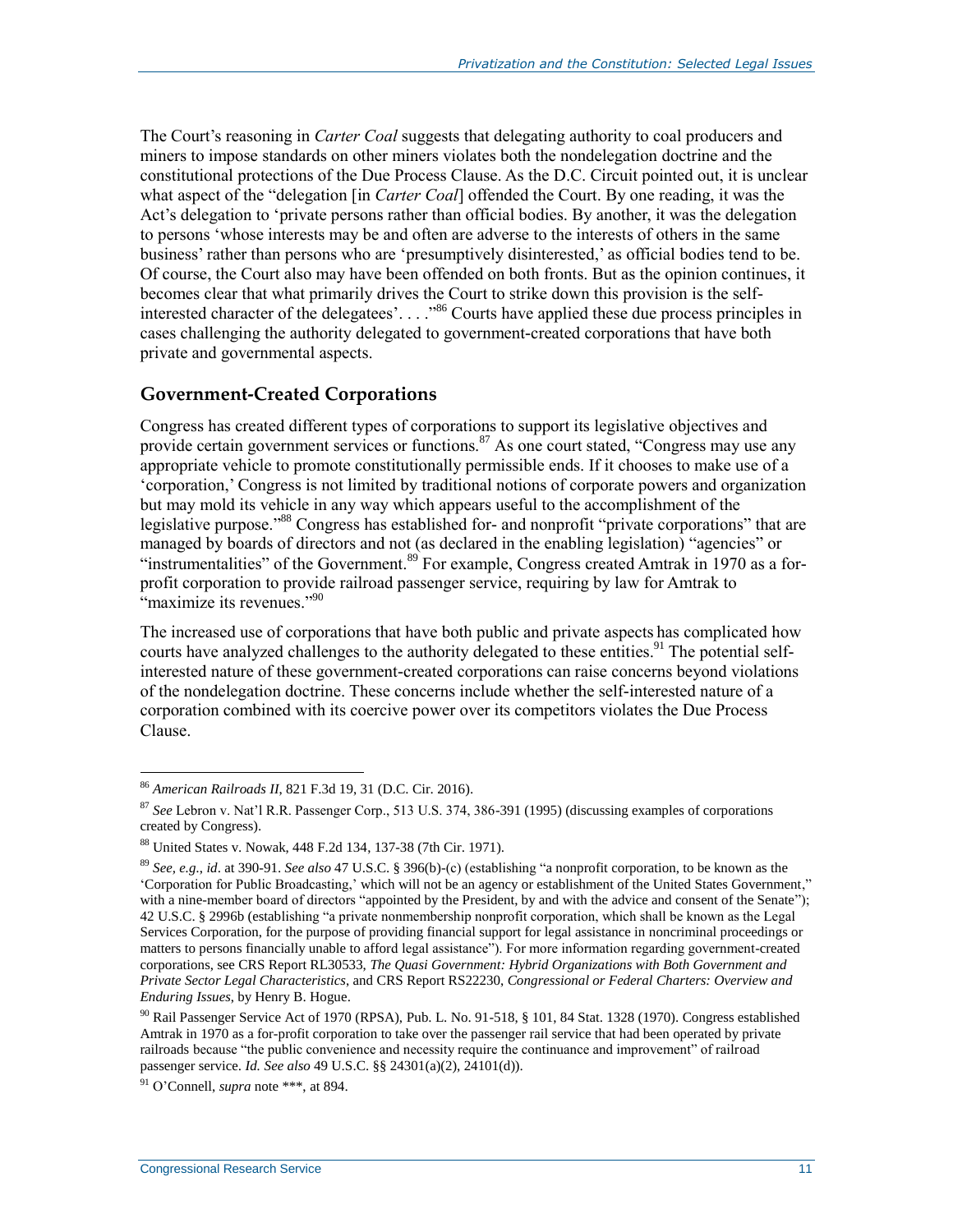The D.C. Circuit has applied a higher level of scrutiny to these types of government-created corporate entities to address these due process concerns. In *Association of American Railroads v. Department of Transportation* (*American Railroads II*), <sup>92</sup> the D.C. Circuit reviewed whether the delegating of authority to Amtrak, a government-created for-profit corporation, violates the Due Process Clause. *American Railroad II* was decided on remand after the Supreme Court held that Amtrak is a governmental entity in *Department of Transportation v. Association of American Railroads*. <sup>93</sup> First, the D.C. Circuit determined that the "Supreme Court's conclusion that Amtrak is a governmental entity resolved the nondelegation issue that was the primary focus" of its decision in *American Railroads I*. <sup>94</sup> The court then focused its review on whether the delegation of authority to Amtrak as a "public-private enterprise" violates the Due Process Clause.<sup>95</sup> The court explained that:

the government's increasing reliance on public-private partnerships portends an even more ill-fitting accommodation between the exercise of regulatory power and concerns about fairness and accountability. Curbing the misuse of public power was the aim of the Magna Carta, and the Supreme Court has consistently concluded the delegation of coercive power to private parties can raise similar due process concerns. . . . Make no mistake; our decision today does not foreclose Congress from tapping into whatever creative spark spawned the Amtrak experiment in public-private enterprise. But the Due Process Clause of the Fifth Amendment puts Congress to a choice: its chartered entities may *either* compete, as market participants, *or* regulate, as official bodies. After all, "[t]he difference between producing . . . and regulating . . . production is, of course, *fundamental.*" To do both is an affront to "the very nature of things," especially due process.<sup>96</sup>

The court determined that due process of law is violated if the entity is "(1) a self-interested entity (2) with regulatory authority over its competitors." <sup>97</sup> The court held that "giving a self-interested entity rulemaking authority over its competitors" violated the Due Process Clause.<sup>98</sup> It reasoned that "what primarily dr[ove] the [Supreme] Court" in *Carter Coal* was not the delegation of authority to "private persons," but rather the "self-interested character" of the empowered coal producers.<sup>99</sup>

 $\overline{a}$ 

<sup>98</sup> *Id*. at 27-28.

<sup>92</sup> *American Railroads II*, 821 F.3d at 36.

<sup>93</sup> *Dep't of Transp.*, 135 S. Ct. at 1233. *See also* Lebron v. National Railroad Passenger Corp., 513 U.S. 374, 394 (1995) (holding that Amtrak "is an agency or instrumentality of the United States for the purpose of individual [First Amendment] rights guaranteed against the Government by the Constitution").

<sup>94</sup> *Id*. Notably, the D.C. Circuit, in *American Railroads I*, stated that if Amtrak is "just one more government agency then the regulatory power it wields . . . is of no constitutional moment." *American Railroads I*, 721 F.3d at 674. The court appears to conclude, with little explanation, that the regulatory authority delegated to Amtrak in PRIIA would not violate the nondelegation doctrine because Amtrak is a governmental entity. *See supra* ["Delegation to Official](#page-8-1)  [Governmental Entities.](#page-8-1)"

<sup>95</sup> *American Railroads II*, 821 F.3d at 36 (citing *Carter Coal*, 298 U.S. at 311).

<sup>&</sup>lt;sup>96</sup> *Id.* (internal citations omitted).

<sup>97</sup> *Id.* at 31.

<sup>99</sup> *See id*. at 27-28 ("At first blush, it's not clear precisely which aspect of the delegation offended the Court. By one reading, it was the Act's delegation to 'private persons rather than official bodies. By another, it was the delegation to persons 'whose interests may be and often are adverse to the interests of others in the same business' rather than persons who are 'presumptively disinterested,' as official bodies tend to be. Of course, the Court also may have been offended on both fronts. But as the opinion continues, it becomes clear that what primarily drives the Court to strike down this provision is the self-interested character of the delegatees'. . . . ").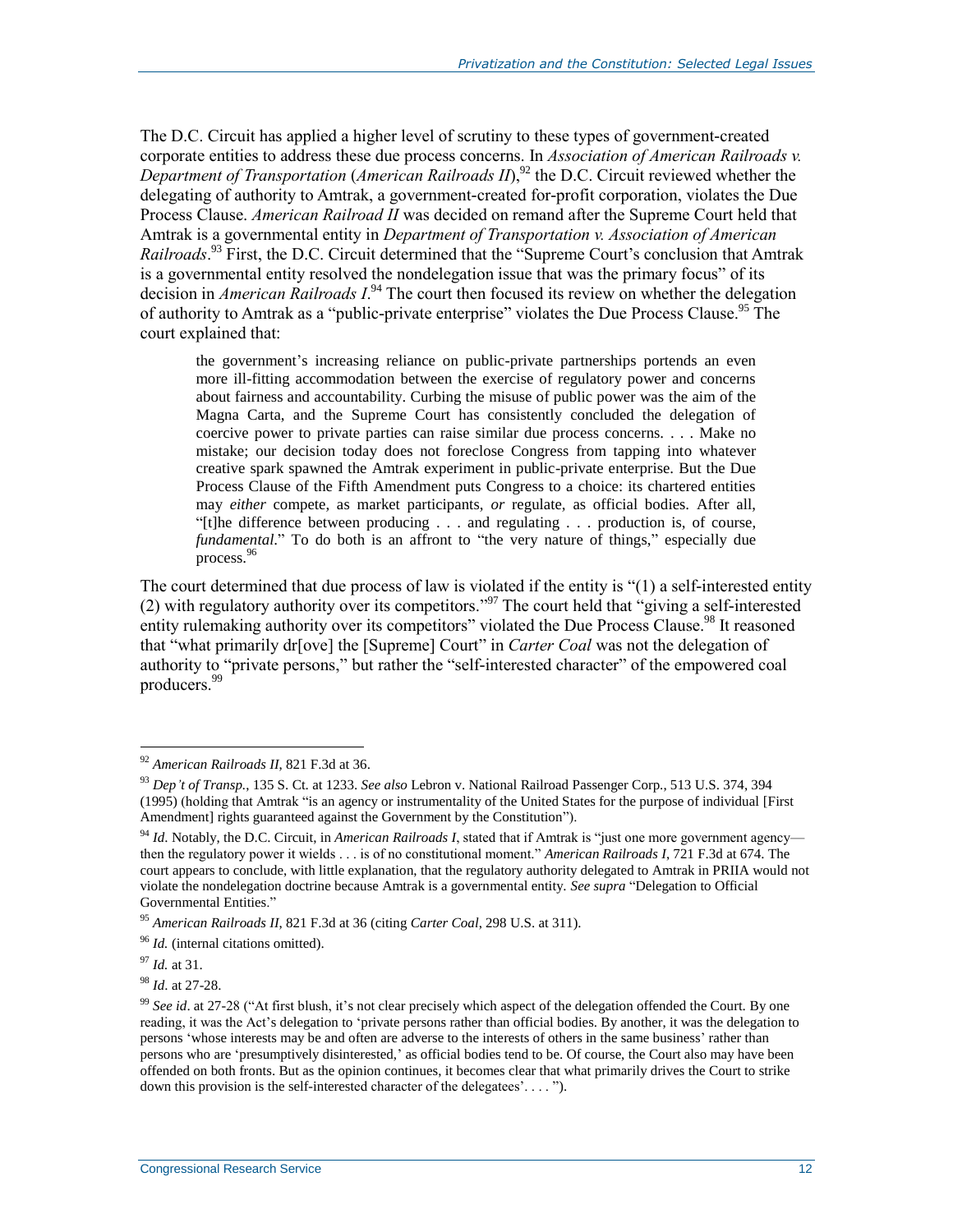In applying this due process test, the D.C. Circuit first concluded that Amtrak, though governmental, is similarly "self-interested" in that it is operated as a "for-profit corporation" and is required by law to "maximize its revenues."<sup>100</sup> Importantly, the court suggested that even if a corporation is deemed a "governmental entity," a court may not necessarily conclude that it is a "disinterested" official body.<sup>101</sup> "Delegating legislative authority to official bodies is inoffensive because we presume those bodies are disinterested, that their loyalties lie with the public good, not their private gain."<sup>102</sup> However, delegating regulatory authority to a self-interested entity with power over its competitors would constitute an "unconstitutional interference with personal liberty and private property."<sup>103</sup> This distinction between a self-interested governmental entity and an official governmental body such as a federal agency indicates that a court may view a "boundary agency" such as Amtrak as a separate type of government entity that is subject to a different type of scrutiny under the Due Process Clause.<sup>104</sup>

In applying the second part of the test, the court determined that Amtrak has regulatory power over its competitors.<sup>105</sup> The court explained that the failure of an Amtrak competitor to incorporate the metrics and standards developed by Amtrak and "constrained very partially" by the Federal Railroad Administration (FRA),  $^{106}$  could increase the risk of enforcement.<sup>107</sup> "Because" obedience to the metrics and standards materially reduces the risk of liability, railroads face powerful incentives to obey. That is regulatory power."<sup>108</sup> As such, the court invalidated the PRIIA's provision of joint regulatory authority to Amtrak, holding that the fundamental principle of "fairness" that emanates from the Due Process Clause does not permit Congress to delegate to Amtrak the "coercive power to impose a disadvantageous regulatory regime on its market competitors." 109

It is unclear how courts will apply the *American Railroads II* due process test with respect to the other types of government-created corporations.<sup>110</sup> Future judicial decisions will likely further define the *American Railroads II* due process test as courts will apply the test to different types of corporations with unique governing structures and specific delegated authorities.

### <span id="page-15-0"></span>**Appointments Clause**

Privatization of government services and functions may also implicate the Constitution's requirements regarding the appointment of certain federal officials under the Appointments Clause. As suggested earlier, given the wide variety of privatization forms that can be utilized by Congress, clear rules concerning the applicability of constitutional principles to "private" entities can be difficult in the abstract. A threshold question when considering the nature of any particular

<sup>100</sup> *Id*. at 31-32 (citing 49 U.S.C. §§ 24301(a)(2), 24101(d)).

<sup>101</sup> *Id*. at 35.

<sup>102</sup> *Id*. at 29.

<sup>103</sup> *Id*.

<sup>&</sup>lt;sup>104</sup> *See id.* ("[T]he Due Process Clause of the Fifth Amendment puts Congress to a choice: its chartered entities may *either* compete, as market participants, *or* regulate, as official bodies.").

<sup>105</sup> *Id*. at 31-32.

<sup>&</sup>lt;sup>106</sup> Under the PRIIA, if Amtrak and FRA could not agree on standards, either could petition the Surface Transportation Board to appoint an arbitrator to settle the dispute through binding arbitration. 49 U.S.C. § 24101.

<sup>107</sup> *Id*.

<sup>&</sup>lt;sup>108</sup> *Id.* at 33 (quoting Dep't of Transp. v. Ass'n of Am. R.R., 135 S. Ct. 1225, 1236 (2015) (Alito, J., concurring)). <sup>109</sup> *Id.* at 31.

<sup>110</sup> *See generally Dep't of Transp.*, 135 S. Ct. at 1233.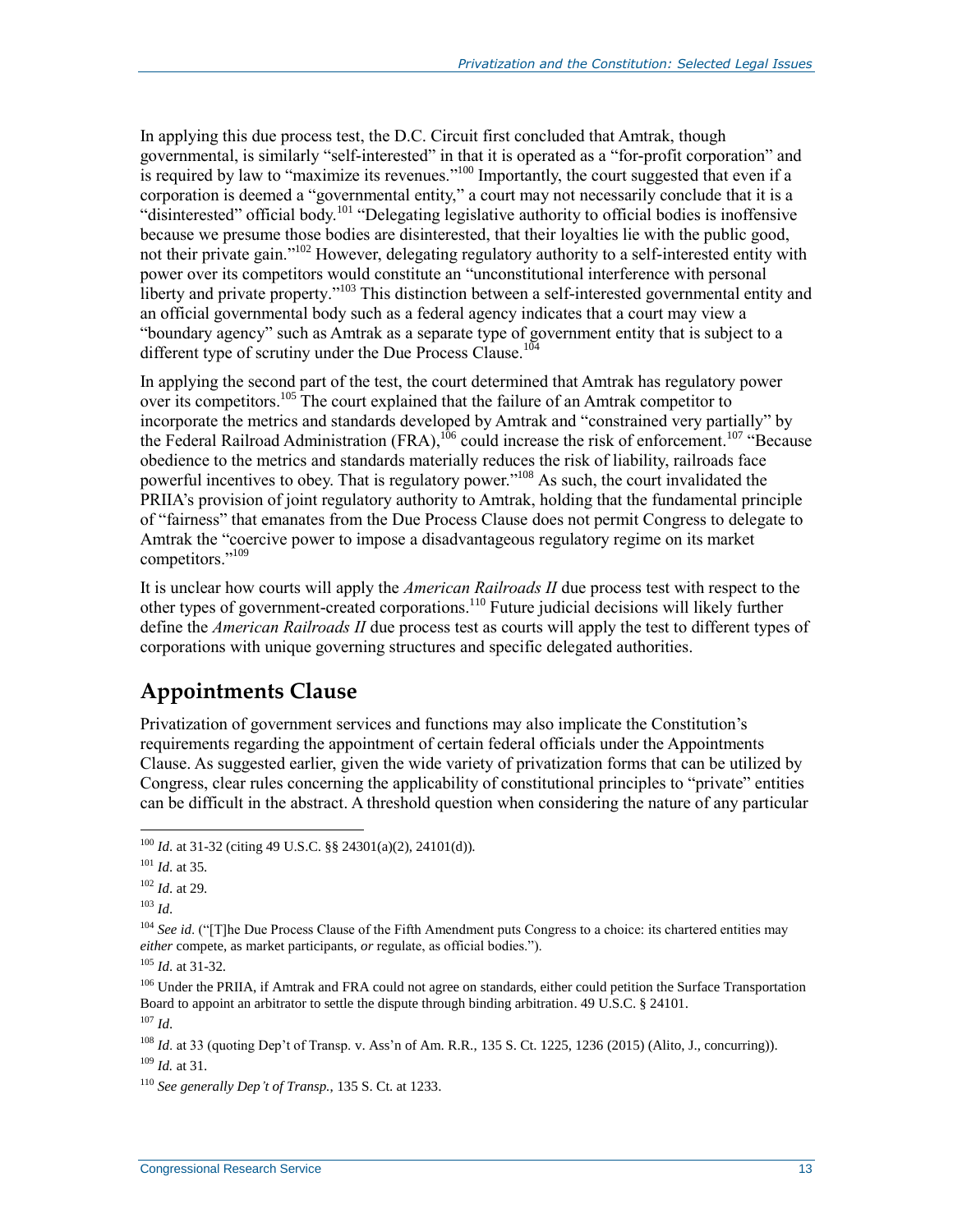entity created by Congress thus might be whether it exercises the sovereign authority of the United States at all. In other words, no matter the form chosen by Congress when creating an entity to carry out specific functions, private or otherwise, an essential issue for constitutional purposes is whether that entity is charged with carrying out the sovereign power of the government.

For instance, in the Sarbanes-Oxley Act of 2002, Congress created the Public Company Accounting Oversight Board (PCAOB or Board) to oversee aspects of the accounting industry.<sup>111</sup> The Board is modeled after "private self-regulatory organizations in the securities industry . . . that investigate and discipline their own members subject to Commission oversight."<sup>112</sup> Congress established the PCAOB as a private, nonprofit corporation whose employees and Board members are not, at least for statutory purposes, considered government employees or officers.<sup>113</sup> Nonetheless, because of the various governmental duties delegated to the Board by Congress, in a challenge to the constitutional structure of the Board in *Free Enterprise v. Public Company Accounting Oversight Board*, the parties agreed that the PCAOB was a governmental entity and that the Board's members are officers of the United States subject to the requirements of the Appointments Clause.<sup>114</sup> Similarly, in *Association of American Railroads*, Justice Alito, in a concurring opinion, raised concerns that the method of appointment for the president of Amtrak violated the Appointments Clause.<sup>115</sup> At the time, Amtrak's president, a voting member of the Board, was appointed by the Amtrak Board, rather than the President of the United States.<sup>116</sup> Subsequently, Congress passed legislation to remove the voting powers of Amtrak's president, apparently alleviating these concerns by reducing the position's authority.<sup>117</sup>

The Appointments Clause of Article II of the Constitution requires "Officers of the United States" to be appointed by the President "with the Advice and Consent of the Senate," although Congress may vest the appointment of "inferior" officers "in the President alone, in the Courts of Law, or in the Heads of Departments." <sup>118</sup> In contrast, non-officers are not subject to any constitutionally required method of appointment.<sup>119</sup> The Appointments Clause has been viewed as one of the Constitution's key features that preserve a separation of powers among the executive, legislative, and judicial branches.<sup>120</sup> The Appointments Clause and the concomitant power of removal of executive branch officials ensure a measure of accountability for executive branch actions by vesting decisionmaking in individuals accountable to the President who, in turn, is accountable to

<sup>111</sup> *See* Free Enterprise Fund v. Public Co. Accounting Oversight Bd., 561 U.S. 477, 484 (2010); 15 U.S.C. §§ 7211-20.

<sup>112</sup> *Free Enterprise*, 561 U.S. at 484.

 $113$  *Id.*; 15 U.S.C. §§ 7211(a), (b).

<sup>114</sup> *Free Enterprise*, 561 U.S. at 486, 510 ("Given that the Commission is properly viewed, under the Constitution, as possessing the power to remove Board members at will, and given the Commission's other oversight authority, we have no hesitation in concluding that under *Edmond* the Board members are inferior officers whose appointment Congress may permissibly vest in a 'Hea[d] of Departmen[t].'").

<sup>115</sup> *Dep't of Transp.*, 135 S. Ct. at 1239-40 (Alito, J., concurring).

<sup>116</sup> *Id*.

<sup>117</sup> P.L. 114-94 div. A, title XI § 11205 (amending 49 U.S.C. § 24305).

<sup>118</sup> U.S. CONST. art. II, § 2, cl. 2; Edmond v. United States, 520 U.S. 651, 662 (1997) ("The President's power to select principal officers of the United States was not left unguarded, however, as Article II further requires the 'Advice and Consent of the Senate.'").

<sup>&</sup>lt;sup>119</sup> *Cf.* Buckley v. Valeo, 424 U.S. 1, 126 (1976) (per curiam) ("We think its fair import is that any appointee exercising significant authority pursuant to the laws of the United States is an 'Officer of the United States,' and must, therefore, be appointed in the manner prescribed by  $\S 2$ , cl. 2, of . . . Article [I].").

<sup>&</sup>lt;sup>120</sup> Freytag v. Comm'r of IRS, 501 U.S. 868, 882 (1991) ("The principle of separation of powers is embedded in the Appointments Clause.").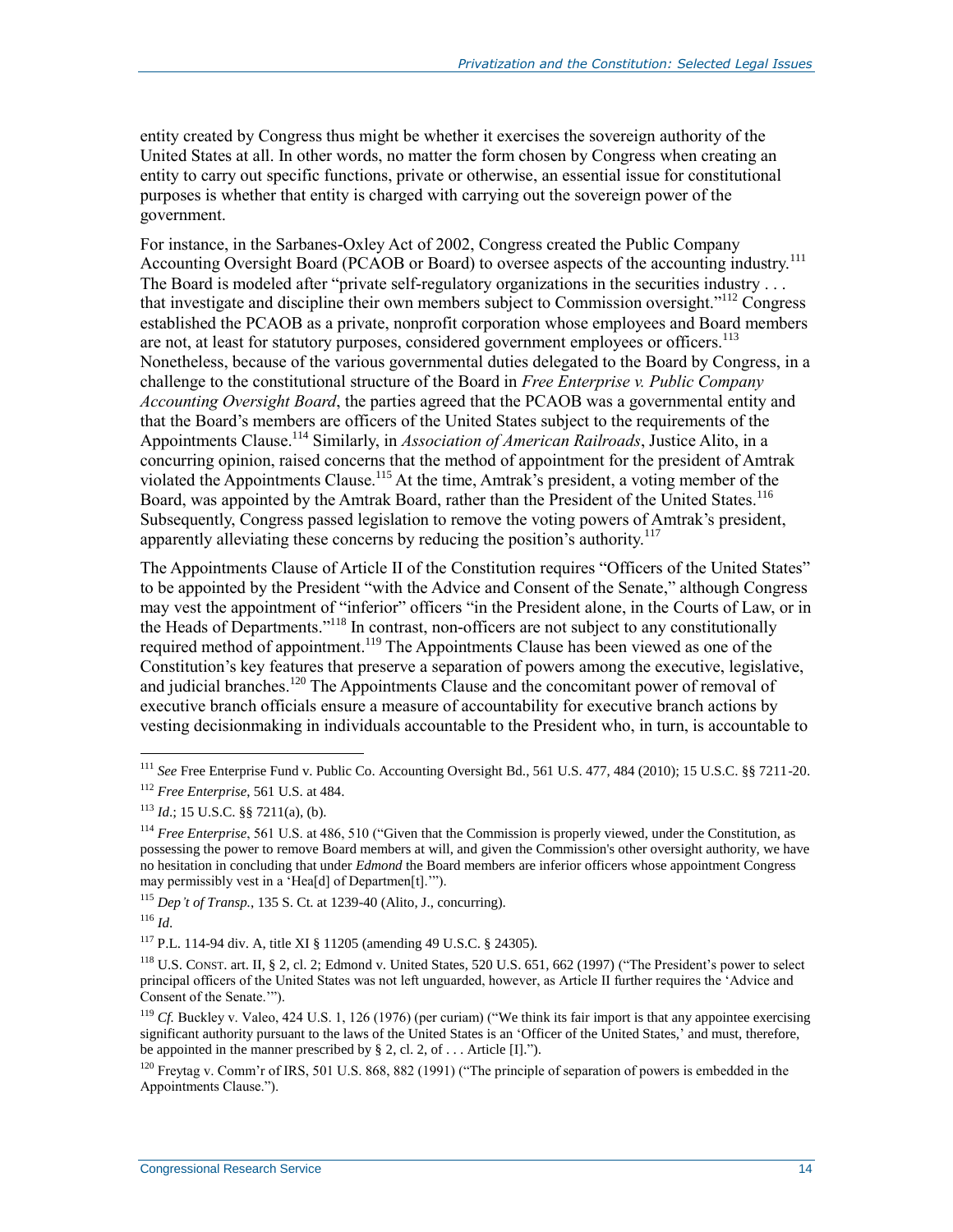the voters.<sup>121</sup> Congress may not aggrandize its own power at the expense of the executive branch by arrogating to itself authority to appoint officers.<sup>122</sup> Moreover, the Constitution bars the "diffusion" of the appointment power by, for example, placing the power to appoint a principal officer in the hands of someone other than the President.<sup>123</sup> Accordingly, a crucial threshold question respecting the Appointments Clause is thus who constitutes an "officer" of the United States.

A position's degree of authority generally determines whether it reaches officer status under the Appointments Clause.<sup>124</sup> In the seminal case explaining who qualifies as an officer, *Buckley v. Valeo*, the Supreme Court established that "Officers of the United States" are those positions "exercising *significant authority* pursuant to the laws of the United States." <sup>125</sup> In that case, the Court examined the appointment of certain members of the Federal Election Commission (FEC) charged with regulating federal elections by enforcing the Federal Election Campaign Act.<sup>126</sup> In examining whether the FEC members wielded significant authority, the *Buckley* Court distinguished among three types of powers the members exercised—functions concerning (1) the flow of information—"receipt, dissemination, and investigation"; (2) the implementation of the statute—"rulemaking and advisory opinions"; and (3) the enforcement of the statute—"informal procedures, administrative determinations and hearings, and civil suits."<sup>127</sup>

The *Buckley* Court held that the first category of FEC duties was not executive in nature because they were "investigative and informative," essentially "in aid of the legislative function of Congress."<sup>128</sup> Therefore, such functions could be exercised by individuals not appointed in conformity with the Appointments Clause.<sup>129</sup> The latter two categories of functions, however,

<sup>122</sup> *Buckley*, 424 U.S. at 126.

 $\overline{a}$ 

<sup>123</sup> *Freytag*, 501 U.S. at 883-84; Weiss v. United States, 510 U.S. 163, 188 (1994) (Souter, J., concurring) ("And if Congress, with the President's approval, authorizes a lower level Executive Branch official to appoint a principal officer, it again has adopted a more diffuse and less accountable mode of appointment than the Constitution requires; this time it has violated the bar on abdication.").

<sup>121</sup> Dep't of Transp. v. Ass'n of Am. R.R., 135 S. Ct. 1225, 1239 (2015) (Alito, J., concurring) (noting that the Appointments Clause "ensures that those who exercise the power of the United States are accountable to the President, who himself is accountable to the people."); Free Enter. Fund v. Pub. Co. Accounting Oversight Bd., 561 U.S. 477, 497-498 (2010) ("The people do not vote for the 'Officers of the United States.' Art. II, § 2, cl. 2. They instead look to the President to guide the 'assistants or deputies . . . subject to his superintendence.'") (quoting THE FEDERALIST No. 72, p. 487 (J. Cooke ed. 1961) (A. Hamilton)); *Freytag*, 501 U.S. at 884 ("The Framers understood, however, that by limiting the appointment power, they could ensure that those who wielded it were accountable to political force and the will of the people . . . Even with respect to 'inferior Officers,' the Clause allows Congress only limited authority to devolve appointment power on the President, his heads of departments, and the courts of law.").

<sup>124</sup> *See, e.g.*, Edmond v. United States, 520 U.S. 651, 662 (1997) (acknowledging that military appellate judges exercise "significant authority"); *Freytag*, 501 U.S. at 881-82 (holding that special trial judges of Article I tax courts are "Officers of the United States" based on the degree of authority they exercise); *Buckley*, 424 U.S. at 138 (concluding that members of the Federal Election Commission exercised "significant authority" because they performed quasilegislative, executive, and judicial duties); *see also* United States v. Germaine, 99 U.S. 508, 511-12 (1878) (noting that that an office "embraces the ideas of tenure, duration, emolument, and duties, and that the latter [are] continuing and permanent, not occasional or temporary") (citing United States v. Hartwell, 73 U.S. (6 Wall.) 385, 393-94 (1867)).

<sup>&</sup>lt;sup>125</sup> *Buckley*, 424 U.S. at 126 (emphasis added).

<sup>&</sup>lt;sup>126</sup> *Id.* Congress had provided that the FEC be composed of eight members, which included six voting members and two nonvoting ex officio members. Of the six voting members, all were required to be confirmed by a majority of both houses of Congress, with two selected by the President, two by the President pro tempore of the Senate, and two by the Speaker of the House. *Id*. at 113.

<sup>127</sup> *Id*. at 137.

<sup>128</sup> *Id*. at 138.

<sup>129</sup> *Id*. at 138.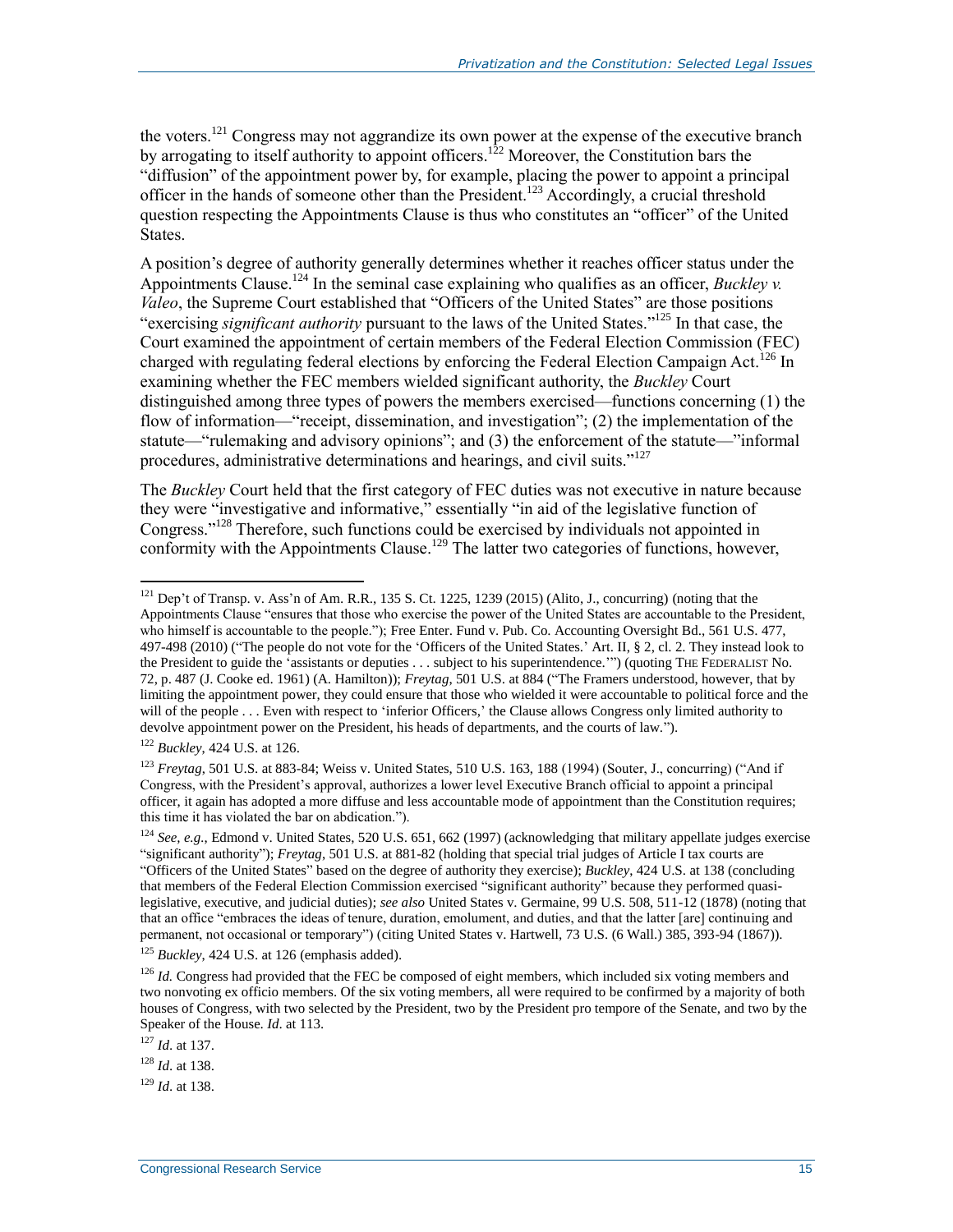were executive in nature and constituted "significant authority." The duties regarding implementation of the statute—including rulemaking, disbursal of funds, and decisions about who may run for a federal office—constituted significant authority that could be executed only by "Officers of the United States."<sup>130</sup> Likewise, the power to enforce the underlying statute, "exemplified by [the Commissioner's] discretionary power to seek judicial relief" by instituting civil litigation to vindicate public rights, amounted to authority that, according to the Court, must be exercised by an officer appointed pursuant to the Appointments Clause.<sup>131</sup>

Nearly 15 years after *Buckley*, the Supreme Court's opinion in *Freytag v. Commissioner of Internal Revenue* again examined what responsibilities qualify an individual as an officer of the United States, concluding that a special trial judge of the U.S. Tax Court qualifies as such an officer.<sup>132</sup> The Court ruled that the special trial judges were officers because of the significance of the duties they held. In contrast with the position of special masters, who temporarily assist Article III judges on an "episodic" basis, and whose positions, "duties[,] and functions are not delineated in a statute,"<sup>133</sup> the Court noted that the special trial judges are "established by Law" and their "duties, salary, and means of appointment" are specified in statute.<sup>134</sup> Further, special trial judges are entrusted with duties beyond "ministerial tasks," exercising significant discretion in taking testimony, conducting trials, ruling on evidence, and enforcing compliance with discovery orders.<sup>135</sup> In addition, the Court noted that even leaving aside these duties, special trial judges qualified as officers because the underlying statute authorized the Chief Judge of the Tax Court to assign authority to special trial judges to render binding independent decisions in certain cases<sup>136</sup>

While the Supreme Court has articulated "significant authority" as the standard for weighing whether a position is subject to the Appointments Clause, precisely what duties are encapsulated in this metric is disputed. Accordingly, predicting exactly what type of functions would render the head of a government-created corporation an officer for constitutional purposes is difficult. A circuit split among the federal courts of appeals concerning the constitutional status of

 $\overline{a}$ 

<sup>133</sup> *Freytag*, 501 U.S. at 881.

<sup>134</sup> *Id*.

<sup>135</sup> *Id*. at 881-82.

<sup>&</sup>lt;sup>130</sup> *Id.* at 140-41. The Court also noted with approval that prior decisions had found a postmaster first class and the clerk of a district court qualified as officers. *Id*. at 126 (citing Myers v. United States, 272 U.S. 52 (1926) (postmaster) and *Ex parte* Hennen, 38 U.S. 225 (1839) (clerk)).

<sup>131</sup> *Id*.

<sup>&</sup>lt;sup>132</sup> The Court held that the special trial judge was an inferior officer, rather than an employee. Freytag v. Comm'r of IRS, 501 U.S. 868, 881-82 (1991). However, the Court subsequently made clear that the exercise of significant authority establishes the line not between inferior and principal officers, but between "officer and non-officer." Edmond v. United States, 520 U.S. 651, 662 (1997). In other words, whether a position qualifies as an "inferior officer" under *Freytag* concerns the difference between employees and officers and is conceptually distinct from whether an officer is properly viewed as a principal or inferior officer.

<sup>&</sup>lt;sup>136</sup> *Id.* at 882. While the Supreme Court has not established a conclusive test for what constitutes significant authority, a Department of Justice's Office of Legal Counsel (OLC) opinion argues that two characteristics define an office of the United States. *See* Officers of the United States Within the Meaning of the Appointments Clause, 2007 OLC LEXIS 3, \*1 (OLC) (April 16, 2007). According to the OLC, the position must first be endowed with delegated sovereign authority, such as the power to "bind third parties, or the Government itself, for the public benefit." *Id*. at 37. In addition, the position must be "continuing." *Id*. at 74. The OLC opinion offers two indicia of a continuing position. A position is continuing if it is "permanent, meaning that it is not limited by time or by being of such a nature that it will terminate by the very act of performance." *Id*. at 101 (internal quotations omitted). Alternatively, even if a position is temporary, the presence of three factors can indicate a continuing position: (1) the existence of the position is not personal; (2) it is not a "transient" position; and (3) the duties of the position are more than "incidental" to the government's operations. *Id*. at 102-05.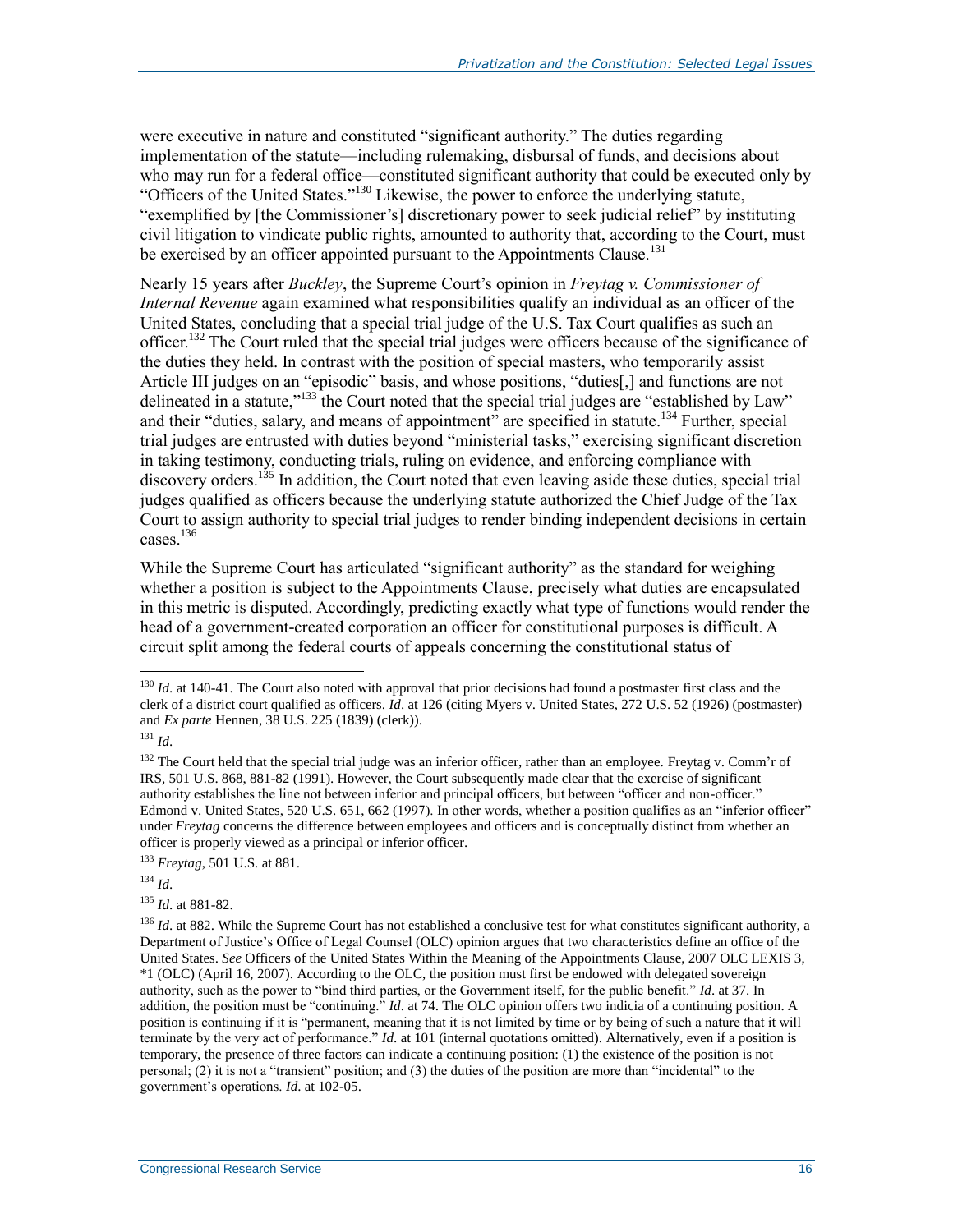Administrative Law Judges (ALJs) at the Securities and Exchange Commission (SEC) illustrates the uncertainty of the question. The SEC is charged with bringing enforcement actions for violations of the federal securities laws both in internal administrative proceedings and federal court.<sup>137</sup> ALJs are selected by an agency employee from an available pool—not in accordance with the Appointments Clause—and preside over administrative actions in adjudications that share similarities with a trial.<sup>138</sup> The  $ALJ$ 's decision is appealable to the Commissioners and then to federal court. $139$ 

The U.S. Court of Appeals for the Tenth Circuit, in a challenge to the constitutional status of ALJs at the SEC, focused on the range of discretionary duties exercised by the ALJs and found that they qualified as officers who must be appointed pursuant to the Appointments Clause.<sup>140</sup> The court noted that the ALJs' positions are established by law and their duties, salaries, and method of appointment were set by statute.<sup>141</sup> The ALJs also exercise similar discretion to the officers in *Freytag*, including taking testimony, overseeing the production of documents and depositions, ruling on the admissibility of evidence and motions, issuing subpoenas, and making credibility determinations that are afforded "considerable weight" at the agency review stage.<sup> $142$ </sup> In addition, ALJs can render initial decisions and issue sanctions, which become final absent appeal.<sup>143</sup> And even when an appeal occurs, the agency can decline to review certain cases.<sup>144</sup> Finally, ALJs can enter default judgments, control the outcome of proceedings by requiring attendance at settlement conferences, and modify temporary sanctions imposed by the agency.<sup>145</sup>

In a parallel challenge, the D.C. Circuit has taken the opposite view.<sup>146</sup> Under its analysis, whether a position exercises significant authority depends on (1) "the significance of the matters resolved"; (2) the discretion exercised; and (3) the finality of their decision.<sup>147</sup> That court determined that SEC ALJs do not satisfy the final requirement—finality—because the Commission retains power to review their decisions *de novo*.<sup>148</sup> And even when the Commission decides not to review a decision, it must issue an order saying so and specifying the date that any applicable sanctions will take effect.<sup>149</sup> The ALJ's decision, therefore, is not truly final until affirmative action is taken by the Commission.<sup>150</sup> For the D.C. Circuit, because ALJs do not

<sup>144</sup> *Id*.

<sup>137</sup> 15 U.S.C. §§ 77h-1, 78d, 78o, 78u-3.

<sup>&</sup>lt;sup>138</sup> 17 C.F.R. § 200.14 ("Office of Administrative Law Judges"); 5 C.F.R. pt. 930, subpt. B ("Administrative Law Judge Program").

 $139$  15 U.S.C. §§ 77i(a); 78d-1(b); 78y(a)(1).

<sup>140</sup> Bandimere v. Sec. & Exch. Comm'n, 844 F.3d 1168, 1170 (10th Cir. 2016).

<sup>141</sup> *Id*. at 1179. *See* 5 U.S.C. § 556.

<sup>142</sup> *Id*. at 1179-80. *See* 17 C.F.R. § 200.14 ("Office of Administrative Law Judges").

<sup>143</sup> *Id*. at 1180-81.

<sup>145</sup> *Id*.

<sup>146</sup> Raymond J. Lucia Companies, Inc. v. Sec. & Exch. Comm'n, 832 F.3d 277, 284 (D.C. Cir. 2016), *reh'g en banc granted, judgment vacated*, 2017 U.S. App. LEXIS 2732 (D.C. Cir. Feb. 16, 2017), on *reh'g en banc*, 2017 U.S. App. LEXIS 11298 (D.C. Cir., June 26, 2017) (per curiam) (denying the petition for review by an equally divided court).  $147$  The court also noted that it must address the question of significant authority following the threshold issue of whether a position is established by law and its "duties, salary, and means of appointment" are specified by statute. *Id*. at 284.

<sup>148</sup> *Id*. at 285-86.

<sup>149</sup> *Id*. at 286.

 $150$  *Id*.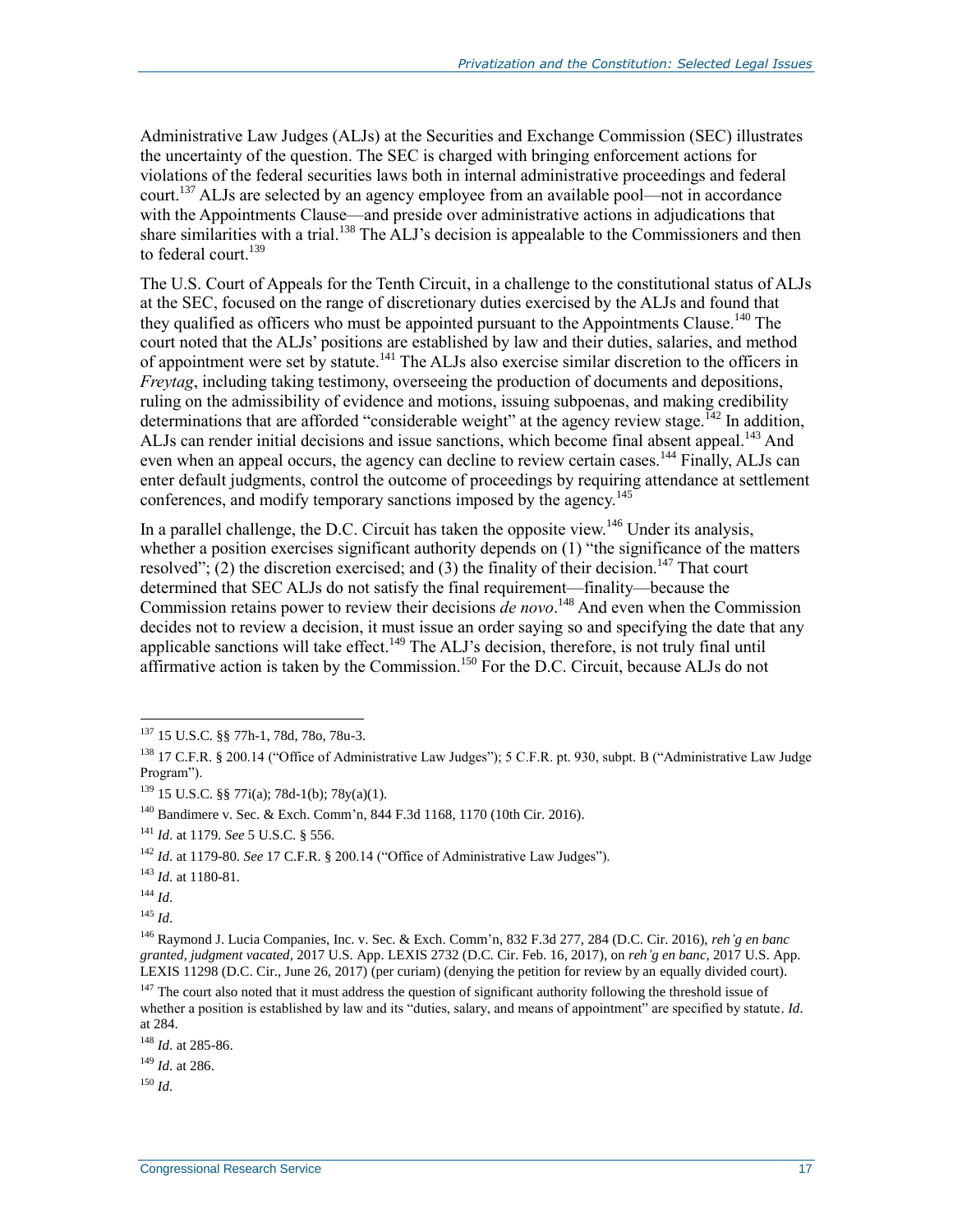render final decisions on behalf of the government, they do not qualify as officers under the Appointments Clause and their current method of selection is, therefore, appropriate.

Although it is well established that "significant authority" is the test that demarks officers and employees, the test that distinguishes between principal officers and inferior officers is less clear. As mentioned above, principal officers of the United States must be appointed by the President and confirmed by the Senate, but Congress may vest the appointment of inferior officers in the President alone, the courts of law, or the heads of departments.<sup>151</sup> At times, the Court has employed a multifactor, holistic balancing test that would suggest that the principal/inferior distinction is governed by an evaluation of the degree of authority exercised.<sup>152</sup> More recently, however, in *Edmond v. United States*, the Court adopted a different analysis, suggesting that the distinction between a principal and inferior officer hinges on whether the officer is subject to some measure of supervision and control by a principal officer, not on the amount of overall authority exercised by the officer.<sup>153</sup> Under this approach, principal officers are generally subject only to supervision by the President, whereas inferior officers are generally subject to supervision and control by a higher ranking Senate-confirmed official.<sup>154</sup>

#### **The Removal Power**

Vesting governmental power in an ostensibly private entity may also implicate the President's constitutional power to remove executive officers. Assuming a position established by Congress qualifies as an officer under the Appointments Clause, Article II's vestment of executive power in the President requires that the President retain some measure of control over the office. The Supreme Court has established that the Constitution's grant of the appointment power to the President includes discretion to remove officers.<sup>155</sup> The Court has outlined the scope of this authority in a series of cases. In the 1926 case of *Myers v. United States*, the Court invalidated a statutory provision that prohibited the President from removing Postmasters General without first obtaining the advice and consent of the Senate.<sup>156</sup> In striking down the limitation, the Court held that Article II grants the President "the general administrative control of those executing the laws, including the power of appointment and removal of executive officers. . . . "<sup>157</sup>

The otherwise broad holding in *Myers* was curtailed shortly thereafter in the case of *Humphrey's Executor v. United States.*<sup>158</sup> In that case, the Court held that Congress had the authority to limit the President's ability to remove members of the Federal Trade Commission (FTC) by providing commissioners with "for cause" removal protections.<sup>159</sup> The Court noted a difference between

<sup>151</sup> U.S. CONST. art. II, § 2, cl. 2.

<sup>152</sup> *See* Morrison v. Olson, 487 U.S. 654, 671-72 (1988) (noting that "[s]everal factors lead to th[e] conclusion" that the independent counsel is an inferior officer).

<sup>&</sup>lt;sup>153</sup> *Edmond*, 520 U.S. at 663; Free Enter. Fund v. Pub. Co. Accounting Oversight Bd., 561 U.S. 477, 510 (2010) (affirming this reasoning in determining that members of an oversight board were inferior officers because the SEC oversaw the Board's conduct).

<sup>154</sup> *Edmond*, 520 U.S. at 663.

<sup>155</sup> Myers v. United States, 272 U.S. 52, 164 (1926).

<sup>156</sup> 272 U.S. 52 (1926).

<sup>157</sup> *Id*. at 164.

<sup>158</sup> 295 U.S. 602 (1935). *See* Wiener v. United States, 357 U.S. 349, 352 (1958) ("The assumption was short-lived that the *Myers* case recognized the President's inherent constitutional power to remove officials no matter what the relation of the executive to the discharge of their duties and no matter what restrictions Congress may have imposed regarding the nature of their tenure.").

<sup>159</sup> *Humphrey's Ex'r*, 295 U.S. at 619-20.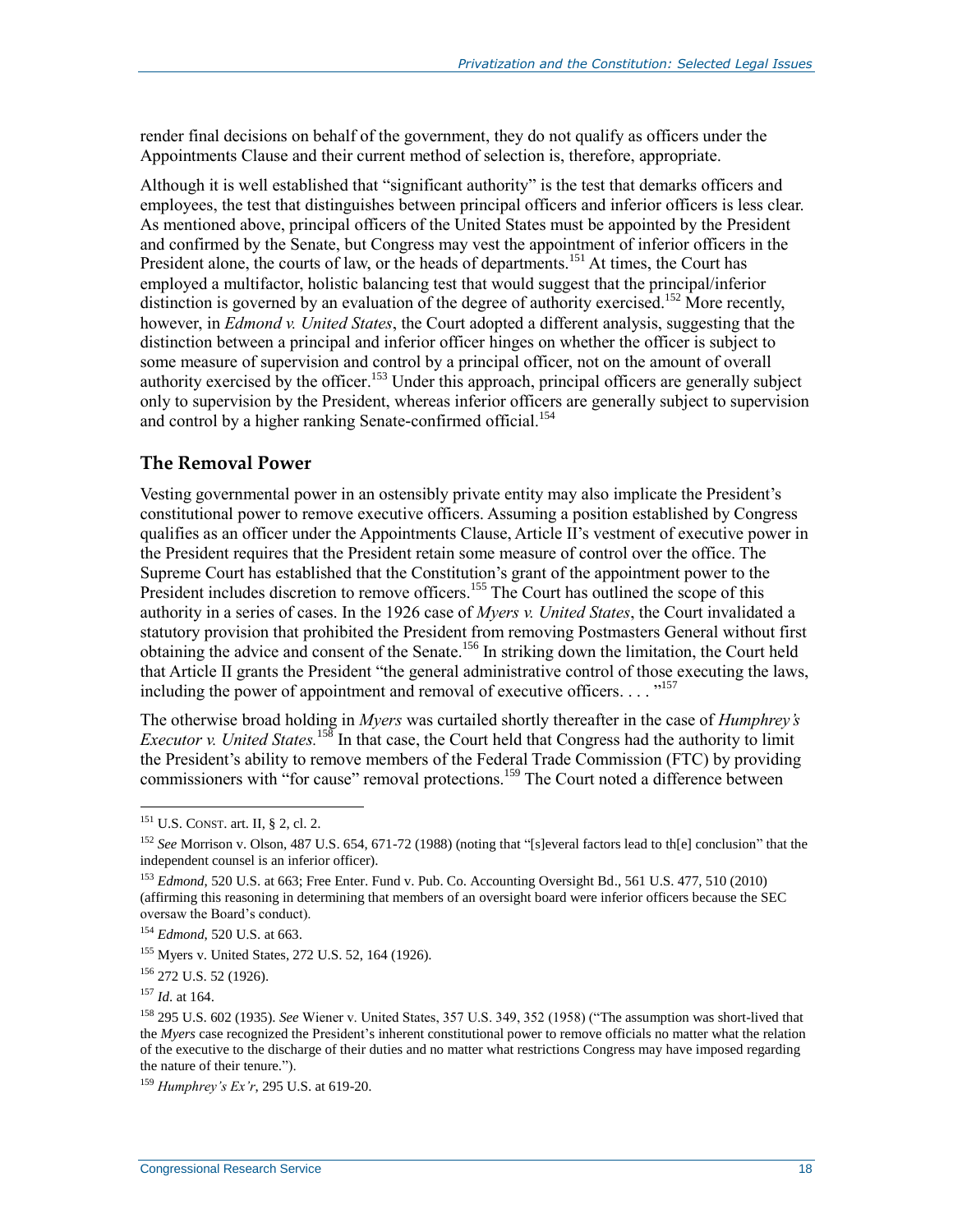purely executive departments, such as the one at issue in *Myers*, whose heads the President generally must be able to remove at will, and other agencies engaged in quasi-legislative or quasijudicial functions that are intended to function with decreased presidential control.<sup>160</sup> The Court has also upheld restrictions on the removal of certain inferior officers.<sup>161</sup> In *Morrison v. Olson*, the Court altered its analysis of removal restrictions and upheld a statute that provided for the appointment of an independent counsel who could be removed by the Attorney General only "for cause."<sup>162</sup> The Court acknowledged that its opinion in *Humphrey's Executor* had relied on a distinction between executive officers and those exercising quasi-legislative or quasi-judicial functions.<sup>163</sup> Nonetheless, the Court asserted that the crucial question in examining restrictions on the removal of executive officers is whether Congress has "interfere[d] with the President's" executive power and his "duty to 'take care that the laws be faithfully executed."<sup>164</sup> The Court recognized that the independent counsel operated with a measure of independence from the President, but concluded that the statute gave "the Executive Branch sufficient control over the independent counsel to ensure that the President is able to perform his constitutionally assigned duties."<sup>165</sup>

More recently, the Court announced an important outer limit on Congress's ability to shield executive branch officers from removal. In *Free Enterprise Fund v. Public Company Accounting Oversight Board* (*PCAOB*), the Court invalidated statutory structural provisions providing that members of the PCAOB could be removed only "for cause" by the Securities and Exchange Commission, whose members were, in turn, also protected from removal by for-cause removal protections.<sup>166</sup> The Court concluded that while *Humphrey*'s approved such protections for independent agencies, and *Morrison* did the same for inferior officers, the combination of dual "for cause" removal protections "impaired" the President's "ability to execute the laws."<sup>167</sup>

Accordingly, in addition to boundaries set by the nondelegation doctrine and the Due Process Clause, efforts to privatize governmental functions must respect the limits set forth by the Appointments Clause. The appointment of positions vested with significant authority of the United States must comply with the requirements of the Appointments Clause, and any restrictions on the President's power to remove such officers may not impair his duty to execute the laws of the United States.

<sup>160</sup> *Id*. at 627. The Court later reaffirmed the principles of *Humphrey's Executor* in *Wiener v. United States*. 357 U.S. 349 (1958). In that case, the Court held that the President had no authority to remove a member of the War Claims Commission at will, despite the fact that Congress had not expressly provided such members with "for cause" removal protections. *Id*. at 353-56. In reaching that determination, the Court relied on the adjudicatory "nature of the function that Congress vested in the War Claims Commission." *Id*. at 353.

<sup>&</sup>lt;sup>161</sup> United States v. Perkins, 116 U.S. 483, 485 (1886) ("We have no doubt that when Congress, by law, vests the appointment of inferior officers in the heads of departments, it may limit and restrict the power of removal as it deems best for the public interest.").

<sup>&</sup>lt;sup>162</sup> 487 U.S. 654, 693-96 (1988). The independent counsel was removable by the Attorney General "only for good cause, physical or mental disability (if not prohibited by law protecting persons from discrimination on the basis of such a disability) or any other condition that substantially impairs the performance of such independent counsel's duties." 28 U.S.C. § 596. The independent counsel provisions have since expired. 28 U.S.C. § 599. For more information on *Morrison* and independent prosecutors, see CRS Report R44857, *Special Counsels, Independent Counsels, and Special Prosecutors: Options for Independent Executive Investigations*, by Cynthia Brown.

<sup>163</sup> *Morrison*, 487 U.S. at 689.

<sup>164</sup> *Id*. at 690 (quoting U.S. CONST. art. II, § 3, cl. 5).

<sup>165</sup> *Morrison*, 487 U.S. at 693-96.

<sup>166</sup> 561 U.S. 477, 491 (2010).

<sup>167</sup> *Id*. at 496.